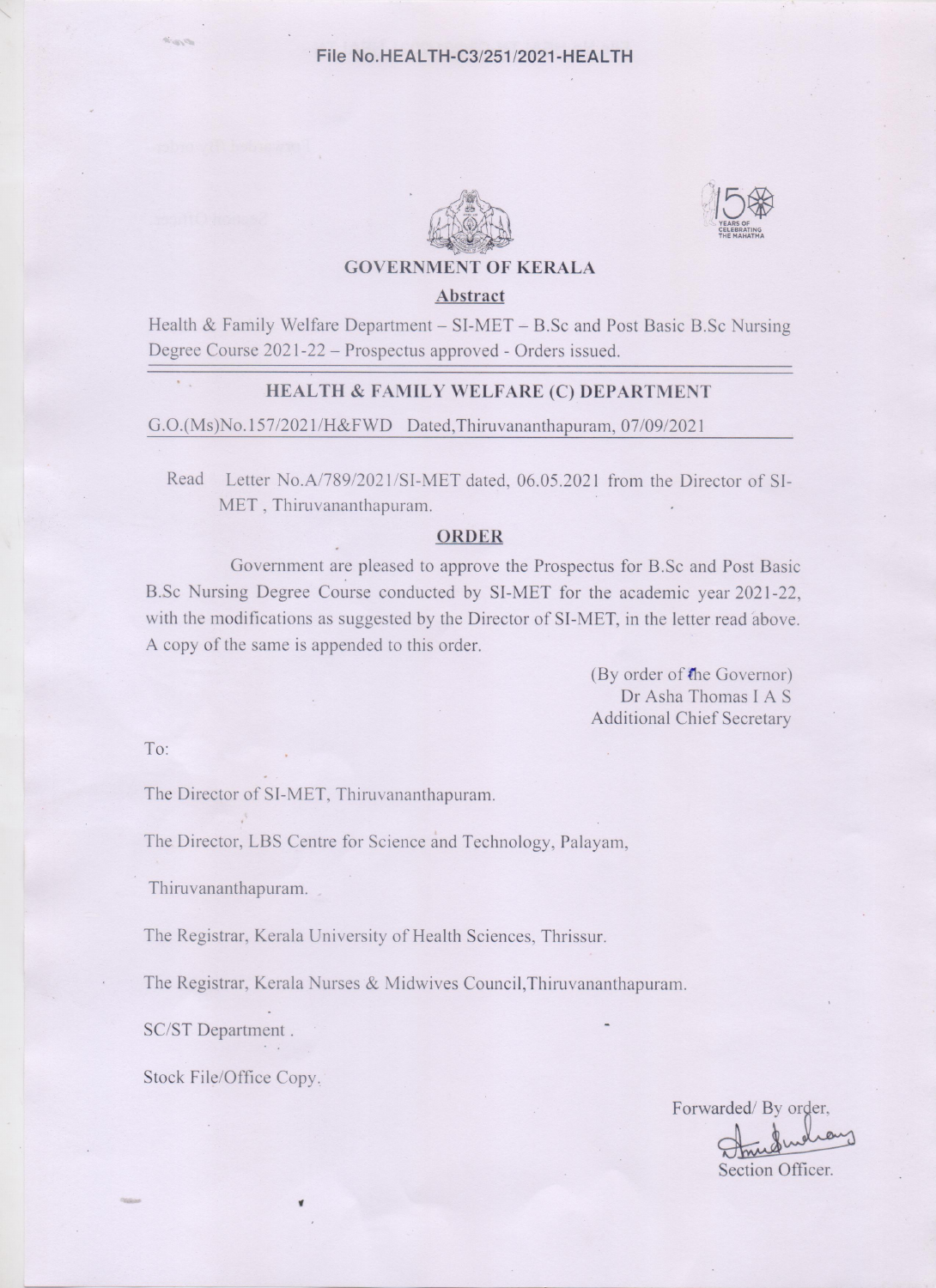

# **STATE INSTITUTE OF MEDICAL EDUCATION AND TECHNOLOGY (SI-MET)**

### **(UNDER GOVERNMENT OF KERALA)**

# **PROSPECTUS**

### **For Admission to Professional Degree Course 2021 in B.Sc Nursing and Post Basic BSc Nursing**

*(Approved as per G.O(MS) No. 157 /2021/H&FWD dated.07.09.2021)*

- 1. SI-MET COLLEGE OF NURSING, MALAMPUZHA (P.O), PALAKKAD (Dt.)
- 2. SI-MET COLLEGE OF NURSING, UDUMA( P.O), KASARAGOD (Dt.)
- 3. SI-MET COLLEGE OF NURSING, PALLURUTHY( P.O), ERNAKULAM (Dt.)
- 4. SI-MET COLLEGE OF NURSING, MUTTATHARA, Functioning at Pattoor, Vanchiyoor(P.O), Thiruvananthapuram (Dt.)

# **2021**

**STATE INSTITUTE OF MEDICAL EDUCATION AND TECHNOLOGY (SI-MET) PATTOOR , VANCHIYOOR (P.O), THIRUVANANTHAPURAM – 695035** Phone/Fax No : 0471-2302400

> Email : [simetkerala@gmail.com](mailto:simetkerala@gmail.com) : Website : **[www.simet.in](http://www.simet.in)** Online Admission and Recruitment Website : **[www.simet.kerala.gov.in](http://www.simet.kerala.gov.in)**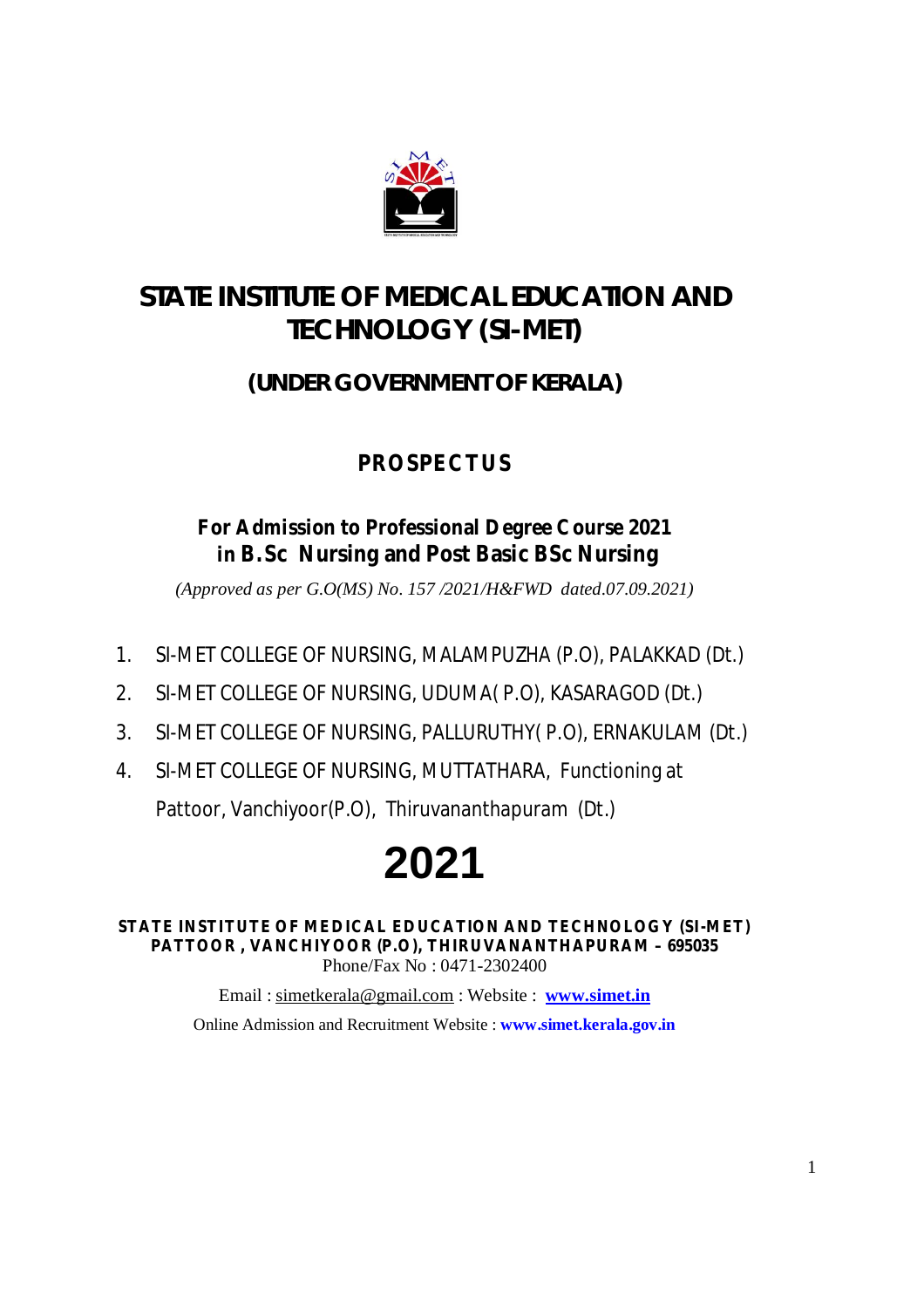# **SI-MET** STATE INSTITUTE OF MEDICAL EDUCATION AND TECHNOLOGY *Established by the Government of Kerala*

**Aims of SI-MET**

- $\triangle$  Promote teaching, research and development in the field of medical education, medical science, technology and their interfaces.
- Generate, transfer and propagate knowledge in Medical, Nursing and Paramedical fields.
- $\triangle$  Run institutions in the three systems Modern Medicine, Ayurveda and Homoeopathy.
- Establish and run hospitals, laboratories, sub-centres etc.
- Conduct lectures, seminars, courses and organize symposia, conferences,

workshop, in-service training etc. in the fields related to medical education, medical sciences, technology and their interfaces.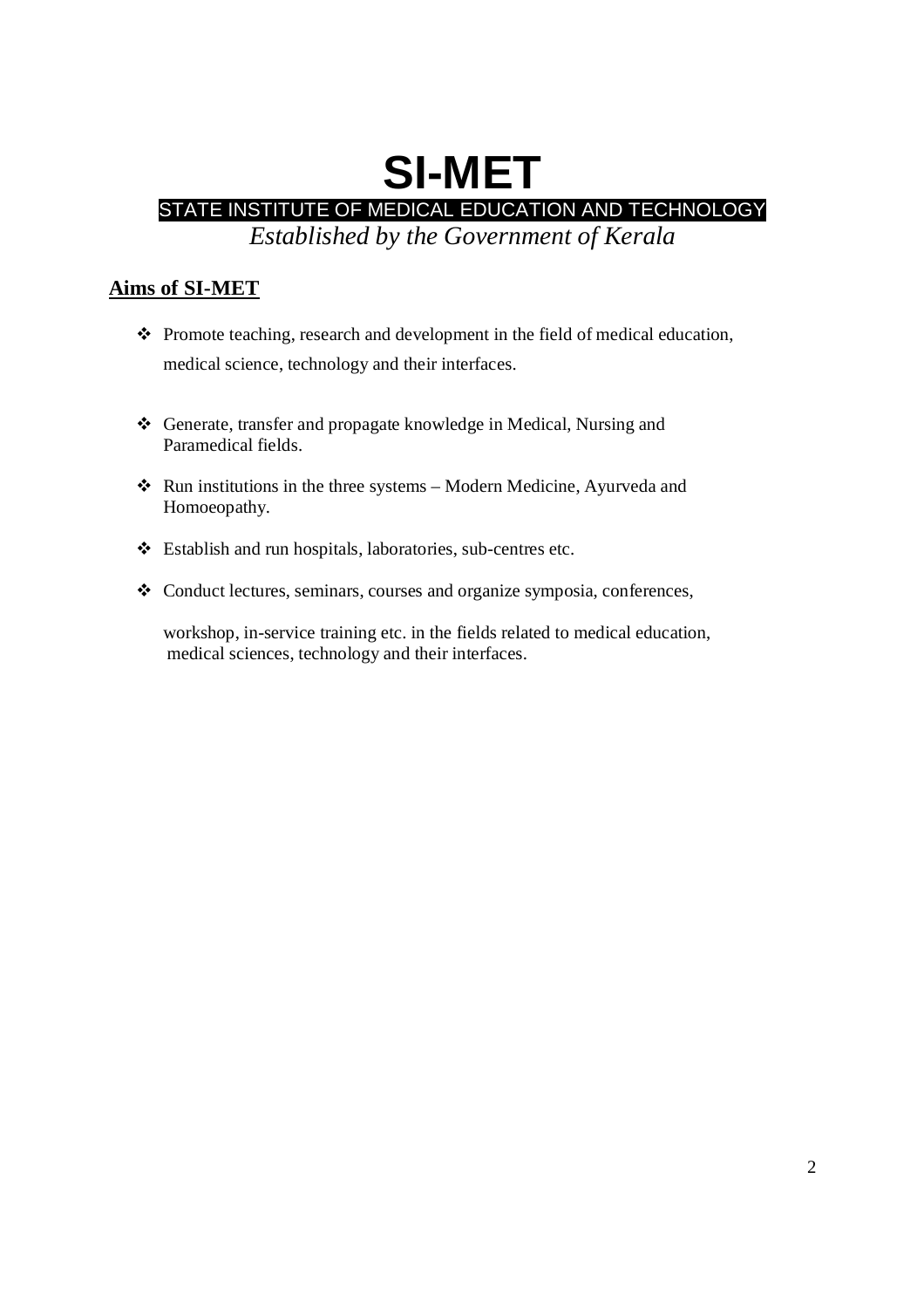### **Management of SI-MET**

*SI-MET is fully owned by the Government of Kerala. The control, administration and management of the Institute shall vest with the Governing body constituted by the Government of Kerala*.

| <b>Chairperson</b>     | Hon: Minister for Health & Social Welfare<br>Government of Kerala                                                                                                          |
|------------------------|----------------------------------------------------------------------------------------------------------------------------------------------------------------------------|
| <b>Vice - Chairman</b> | <b>Secretary to Government,</b><br>$\overline{\phantom{0}}$<br>Department of Health & Family Welfare<br>Government of Kerala                                               |
| <b>Members</b>         | <b>Secretary to Government</b><br>-<br>Department of Finance<br>Government of Kerala                                                                                       |
|                        | <b>Secretary to Government</b><br>Department of Planning<br>Government of Kerala<br><b>Special Secretary to Government</b><br>Department of Health<br>Government of Kerala |
|                        | <b>Vice Chancellor</b><br>University of Kerala<br>Thiruvananthapuram                                                                                                       |
|                        | <b>Director of Medical Education</b><br>Government of Kerala                                                                                                               |
|                        | Director of Ayurveda Medical Education<br>$\blacksquare$<br>Government of Kerala                                                                                           |
|                        | <b>Director of Health Service</b><br>Government of Kerala                                                                                                                  |
|                        | Principal and Controlling Officer,<br>$\blacksquare$<br>Government Homeopathic Medical College<br>Thiruvananthapuram                                                       |
|                        | <b>Joint Director of Nursing Education</b><br>Directorate of Medical Education                                                                                             |
| <b>Director</b>        | Dr.Asha.S.Kumar                                                                                                                                                            |
|                        |                                                                                                                                                                            |

There is also an **Executive Committee** headed by the Additional Chief Secretary (Health) to look into the day today affairs as well as to streamline the activities of SI-MET.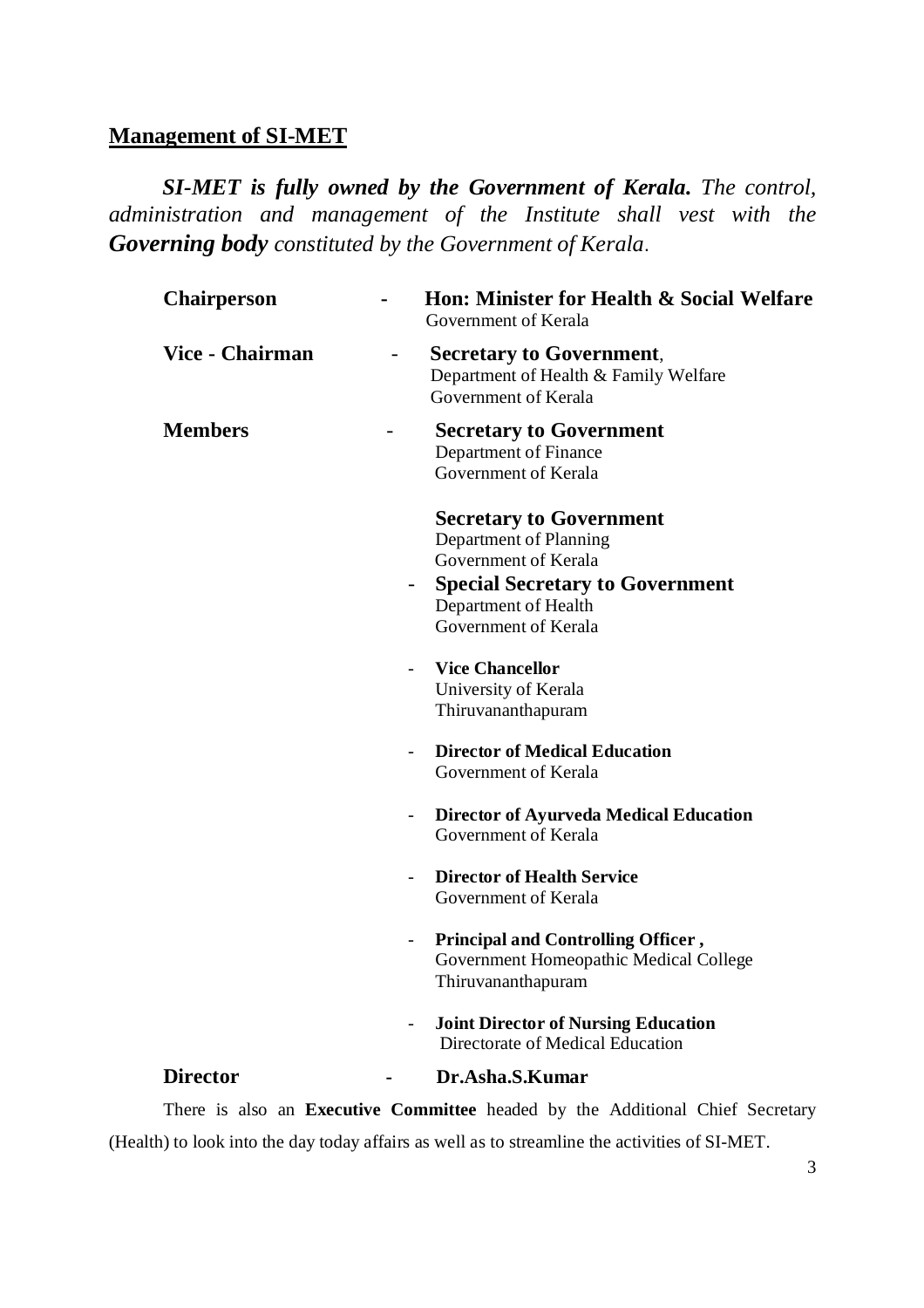| <b>Clause</b>    | <b>ITEM</b>                                                               | Page No |
|------------------|---------------------------------------------------------------------------|---------|
| 1                | Introduction                                                              | 5       |
| 2                | <b>Institutions and Seats</b>                                             | 6       |
| 3                | Duration of the Course                                                    | 7       |
| $\overline{4}$   | <b>Eligibility for Admission</b>                                          | $7 - 8$ |
| 5.               | Fee concessions for SC/ST, OEC candidates and children of                 | $8-9$   |
|                  | fishermen                                                                 |         |
| 6                | How to apply                                                              | 9       |
| 7                | Selection                                                                 | 10      |
| 8.               | Remittance of Fees                                                        | 10      |
| 9.               | Admission                                                                 | $10-11$ |
| 10.              | <b>Other Instructions</b>                                                 | 12      |
| 11.              | University and Syllabus                                                   | 12      |
| 12.              | Recognition/Approval                                                      | 12      |
| 13.              | System of examination                                                     | 12      |
| 14.              | Fee structure                                                             | 13      |
| 15.              | Liquidated damages and execution of bond                                  | 13      |
| Sl <sub>No</sub> | <b>ANNEXURES</b>                                                          | Page No |
| A                | Proforma of Anti-Ragging Verdict by the Hon'ble Supreme<br>Court of India | 14      |
| B                | Proforma of Physical Fitness Certificate                                  | 15      |
| $\mathbf C$      | Undertaking of the Student                                                | 16      |
| D                | Undertaking of the Guardian                                               | 17      |
| E                | Bond (Post Basic BSc Nursing students)                                    | 18      |
| ${\bf F}$        | SIMET College of Nursing, Malampuzha, Palakkad (Dist)                     | 19      |
| G                | SIMET College of Nursing, Uduma, Kasaragod (Dist)                         | 20      |
| H                | SIMET College of Nursing, Palluruthy, Ernakulam (Dist)                    | 21      |
| I                | SIMET College of Nursing, Muttathara,<br>Thiruvananthapuram (Dist)        | 22      |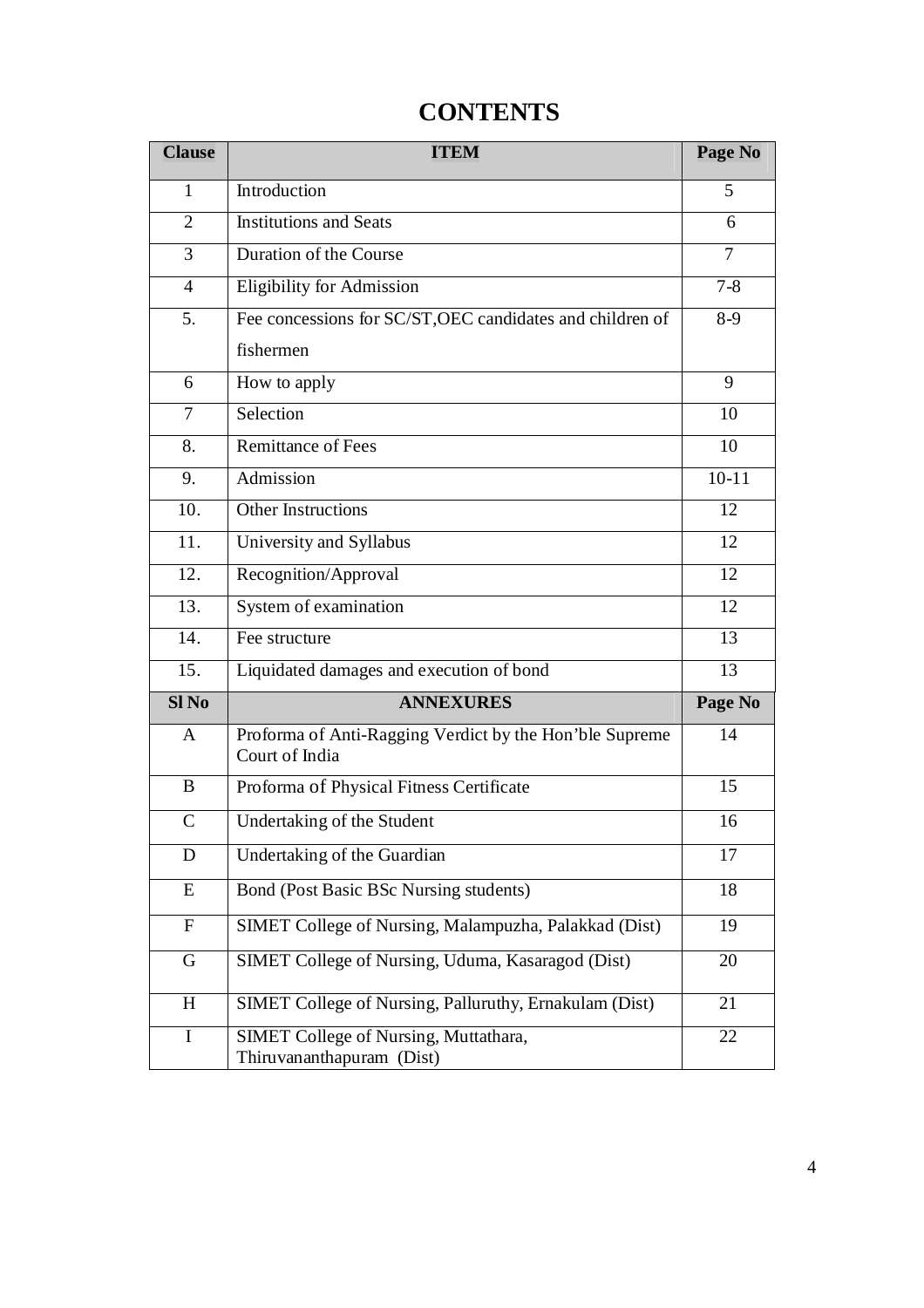### **Prospectus for Admission to Professional Degree Courses 2021 in B.Sc Nursing and Post Basic B.Sc Nursing under SI-MET**

#### **1. Introduction**

- 1.1 State Institute of Medical Education and Technology (SI-MET) was established in May-2008 by the Government of Kerala with a view to promote Medical Education and Research in the State and to run Institutions in medical education and research. The control, administration and management of the affairs of the Institute shall vest with the Governing Body constituted by the Government with the Hon: Minister for Health, Government of Kerala, as Chairman, Secretary to Government, Health & Family Welfare, Government of Kerala as Vice Chairman and 13 senior officials of Government of Kerala as members.
- 1.2 SI-MET has established 3 Nursing Colleges in the State during 2009-10 in Malampuzha (Palakkad Dist.), Uduma (Kasaragod Dist.) and Palluruthy (Ernakulam Dist.) with an annual intake of 60 seats in each. SI-MET has also established 3 Post Basic B Sc Nursing Colleges at Thripunithura (Ernakulam Dist.) Mundur (Palakkad Dist.), and Kannur (Kannur Dist.) **Thripunithura , Mundur and Kannur colleges are merged with BSc Nursing College Malampuzha (Palakkad Dist.) Palluruthy (Ernakulam Dist.) Uduma (Kasaragode Dist.) respectively** . One more B.Sc Nursing College was established during 2015-16 at Muttathara (Thiruvananthapuram Dist.) .

#### 1.3 **Vision :**

The main vision of the Institute is to generate, transfer and propagate knowledge in Medical, Nursing and Paramedical fields in the three systems - Modern Medicine, Ayurveda and Homoeopathy and also in Allied Sciences, Medical Technology, Health Administration and Management.

#### 1.4 **Mission**

- $\triangleright$  to establish modern educational institutes in the State of Kerala, with a view to promote teaching, research and development in the field of medical education, medical science, technology and their interfaces.
- $\triangleright$  to train and acquaint the professionals in the medical, nursing and paramedical and medical management and technology of the country with the latest developments in these fields
- $\triangleright$  to collaborate with national and international institutions engaged in the research and developmental activities and specialising in the subjects of interest to the Institute and seek recognition from Universities/ Governments other speciality bodies and organizations for the courses offered by it.
- $\triangleright$  to establish and run hospitals, laboratories, sub-centres etc. as required for the furtherance of the objectives of the Institute.
- $\triangleright$  to conduct lectures, seminars, courses and organize symposia, conferences, workshops, in-service training etc. in the fields related to medical education, medical sciences, technology and their interfaces.
- $\triangleright$  to enable inclusive approach for the educational development of SC/ST and OEC students in Medical, Nursing and Paramedical areas, throughout the State.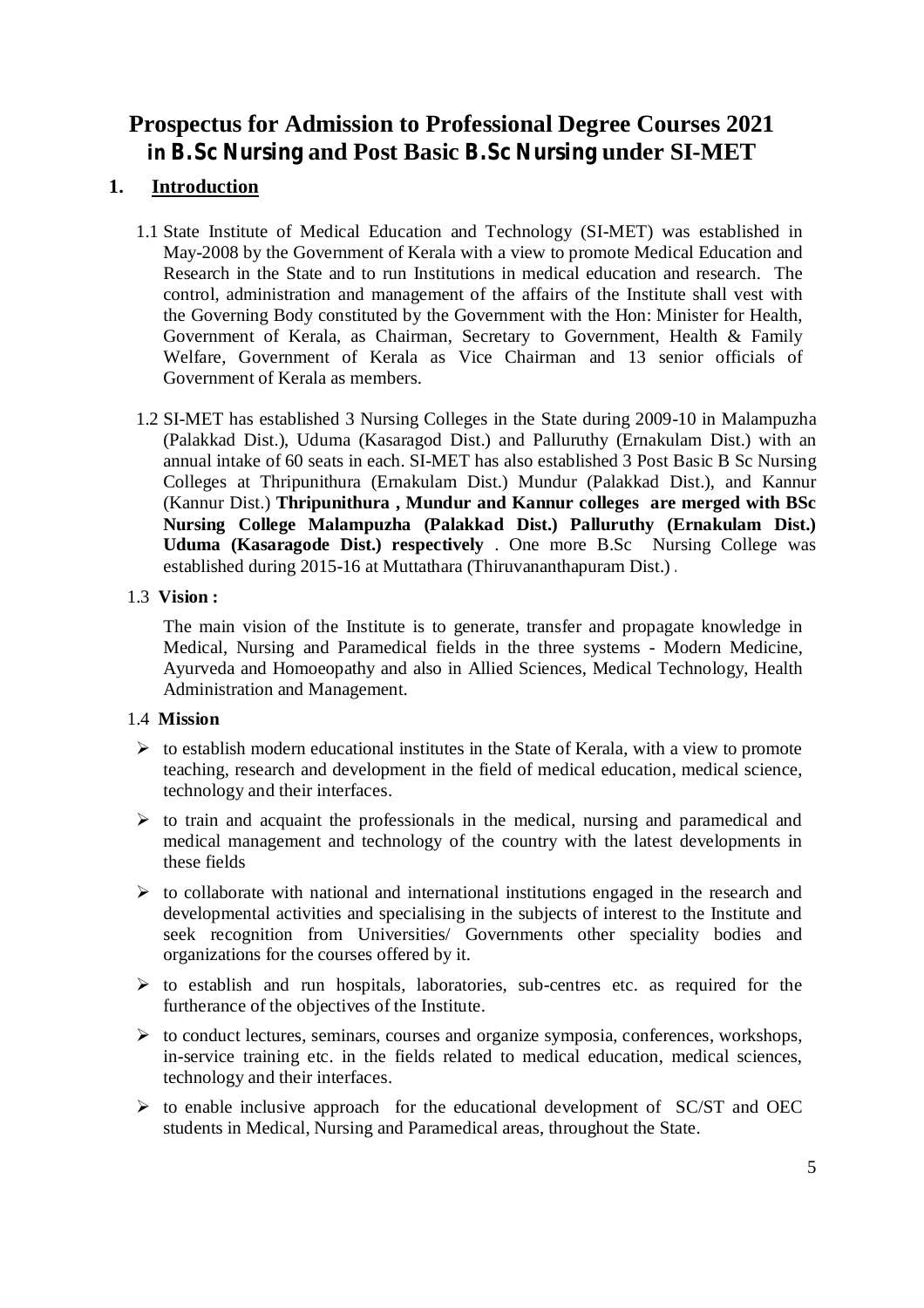#### **2.1 Institutions and Number of seats**

| Sl.<br>No.     | <b>Name of College</b>                                                                                                      | Name of ther<br>course           | <b>Duration of</b><br>course | <b>Annual intake of</b><br>students | Year of<br>establishment |
|----------------|-----------------------------------------------------------------------------------------------------------------------------|----------------------------------|------------------------------|-------------------------------------|--------------------------|
| 1              | SI-MET College of Nursing,<br>Malampuzha P.O,                                                                               | <b>BSc.</b> Nursing              | 4 years                      | 60                                  | 2009                     |
|                | Palakkad $-678651$                                                                                                          | Post Basic BSc<br><b>Nursing</b> | 2 years                      | 30                                  |                          |
| 2              | SI-MET College of Nursing<br>Uduma,<br>Kasaragod (Dist.) - 671316                                                           | <b>BSc.</b> Nursing              | 4 years                      | 60                                  | 2009                     |
| 3              | SI-MET College of Nursing,                                                                                                  | <b>BSc.</b> Nursing              | 4 years                      | 60                                  | 2009                     |
|                | Palluruthy,<br>Ernakulam (Dist) $-682006$                                                                                   | Post Basic BSc<br><b>Nursing</b> | 2years                       | 30                                  |                          |
| $\overline{4}$ | SI-MET College of Nursing,<br>Muttathara, (Now functioning<br><i>at Pattoor</i> )<br>Thiruvanathapuram $(Dist)$ –<br>695035 | <b>BSc.</b> Nursing              | 4 years                      | 60                                  | 2015                     |

#### **2.2 a. For BSc Nursing**

|                             | 50 % of total seats        |
|-----------------------------|----------------------------|
|                             | $, \, \cdot$<br>,,<br>35 % |
|                             | ,,<br>$5\%$ "              |
| c) Foreign students Quota - | ,,<br>$10\%$ "             |
|                             |                            |
|                             | 50 % of total seats        |
| $\blacksquare$              | "<br>"<br>40 %             |
|                             | ,,<br>$, \, \cdot$<br>10 % |
|                             |                            |

*a. General Merit seats:* Govt seats are those which the Director of Medical Education makes allotments. Admission to these seats will be made on the basis of the rank/inter-se merit.

Admission process of allotment to Government Merit seats (50 %) under SI-MET Colleges of Nursing will be done by the Director, LBS Centre for Science and Technology under the supervision of the Director of Medical Education. Candidates are requested to visit the official website of LBS centre **[www.lbscentre.in.](http://www.lbscentre.in.)**

- *b. Management seats: are the* seats, other than Government General merit seats against which the SI-MET will make allotment. There will not be any type of reservation in the Management seats. Candidate shall pay the Tuition fees fixed by the Government and special fees fixed by the Governing Body of SIMET.
- *c. NRI seats :* NRI seats are those seats set apart for the son/ daughter, brother/ sister, niece/ nephew/ first cousin or dependant of Non Resident Indian citizen or in their absence, foreign citizen of Kerala origin or in their absence NRI's who are non- Keralites, which will be allotted by the SI-MET. There will not be any type of reservation in the NRI seats.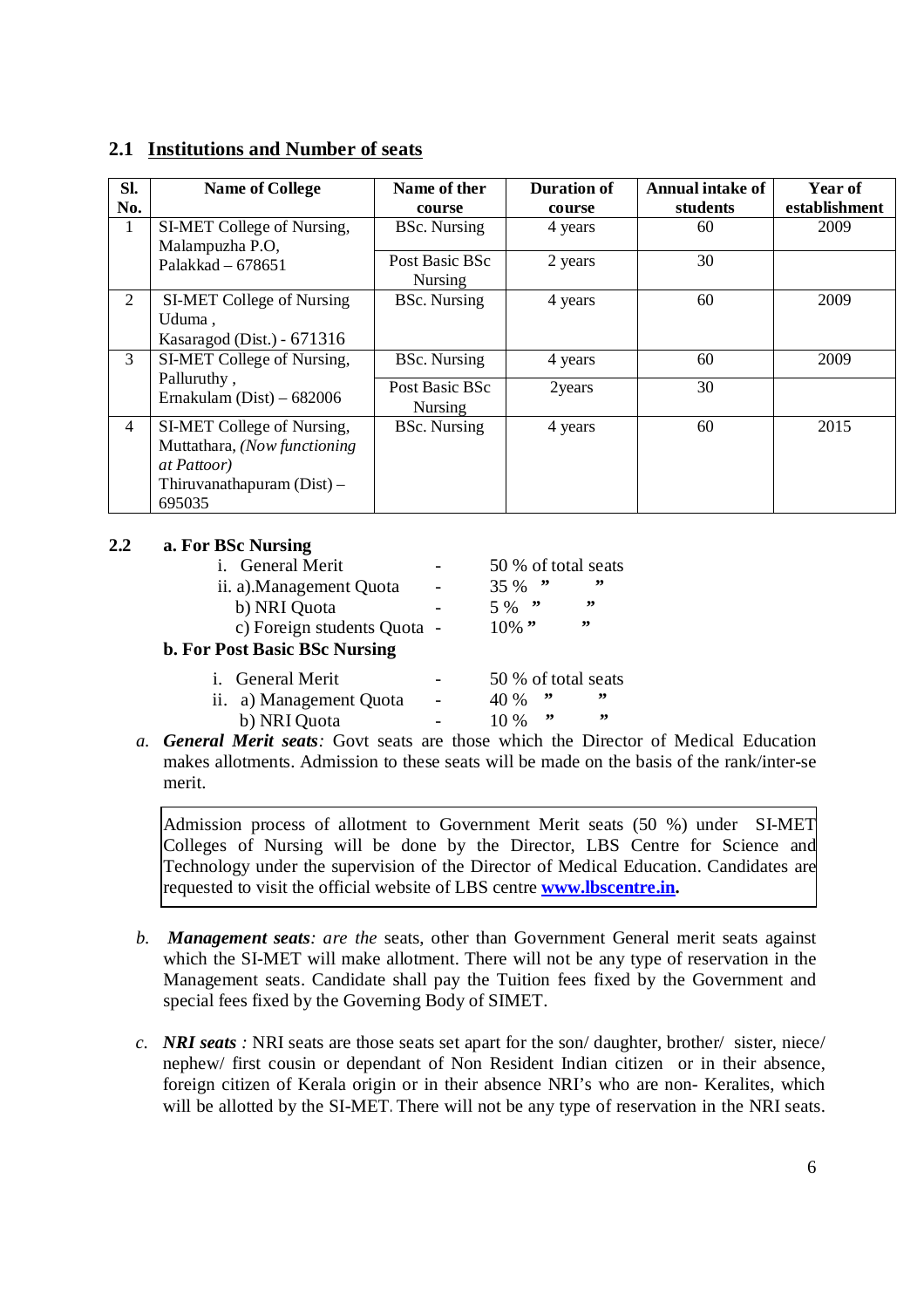Candidate shall pay the Tuition fees fixed by the Government and special fees fixed by the Governing Body of SIMET.

NRI candidates seeking admission to B.Sc Nursing Course should enclose a copy of one of the following documents to prove the NRI status of his/ her parent and declaration of the NRI in the prescribed form to establish his/ her relationship with the candidate.

- NRI certificate : Any one of the following certificates :
	- a. NRI Account number and Certificate issued by the Scheduled bank stating that he/ she is Non Resident Indian holding an NRI account other than a zero balance account
	- b. Attested copy of the employment certificate and relevant pages of the certificates
	- c. Certificate from the Embassy concerned
- **Sponsorship certificate in the attached format.**
- Attested copy of the relevant pages of the passport containing Visa details
- Undertakings stipulated in the prospectus *(See Annexure C & D)*
- Relationship certificate from village officer / Tahasildar ( Relationship with the sponsor should comply the Govt. order No. G.O(Ms)No.193 /2013/H&FWD dtd 22.5.2013 KUHS order No.2836/ACB/KUHS/2014 dated.12.06.2014)
- *d*. In the absence of Foreign students joining the course, the quota will be converted as NRI and if sufficient No. of students are not available in NRI, the same will be converted to Management Quota. (If sufficient Management Quota students are not available, the same will be converted to Merit Quota)
- **3 Duration of the course**: for BSc Nursing 4 years and Post Basic BSc Nursing 2 years

#### **4. Eligibility for Admission**

#### **For BSc Nursing**

- **4.1 Academic Eligibility:**
	- a. Candidates who have passed the Higher Secondary Examination of the Board of Higher Secondary Education, Kerala or examination recognized equivalent there to, with 50% marks in Physics, Chemistry, Biology and English put together, are eligible for admission but should have separate minimum pass for physics , chemistry and biology .
	- b. *Relaxation of marks* :-

Candidates belonging to Socially and Educationally Backward Classes (as per G.O (P) No. 208/66/Edn dated 02/05/1966, G.O (MS) No. 95/08/SCSTDD dated 06/10/2008 and amendments thereof, with total annual family income not exceeding Rs.4.5 lakhs, will have a relaxation of 5% marks in the qualifying examination. They need only 45% marks in the case of Biology and 45 % marks in the case of Physics, Chemistry and Biology put together. The Scheduled Castes and Scheduled Tribes candidates need only a pass in the qualifying examination. The relaxation of marks in the qualifying examination extended to SEBC candidates only will be applicable to OEC candidates

Candidates who are Indian citizens and who do not come under 'Keralite' and 'Non Keralite' of Prospectus for Government merit seats will be considered for admission to Management Quota seats subject to fulfilling the eligibility conditions – Academic eligibility and age.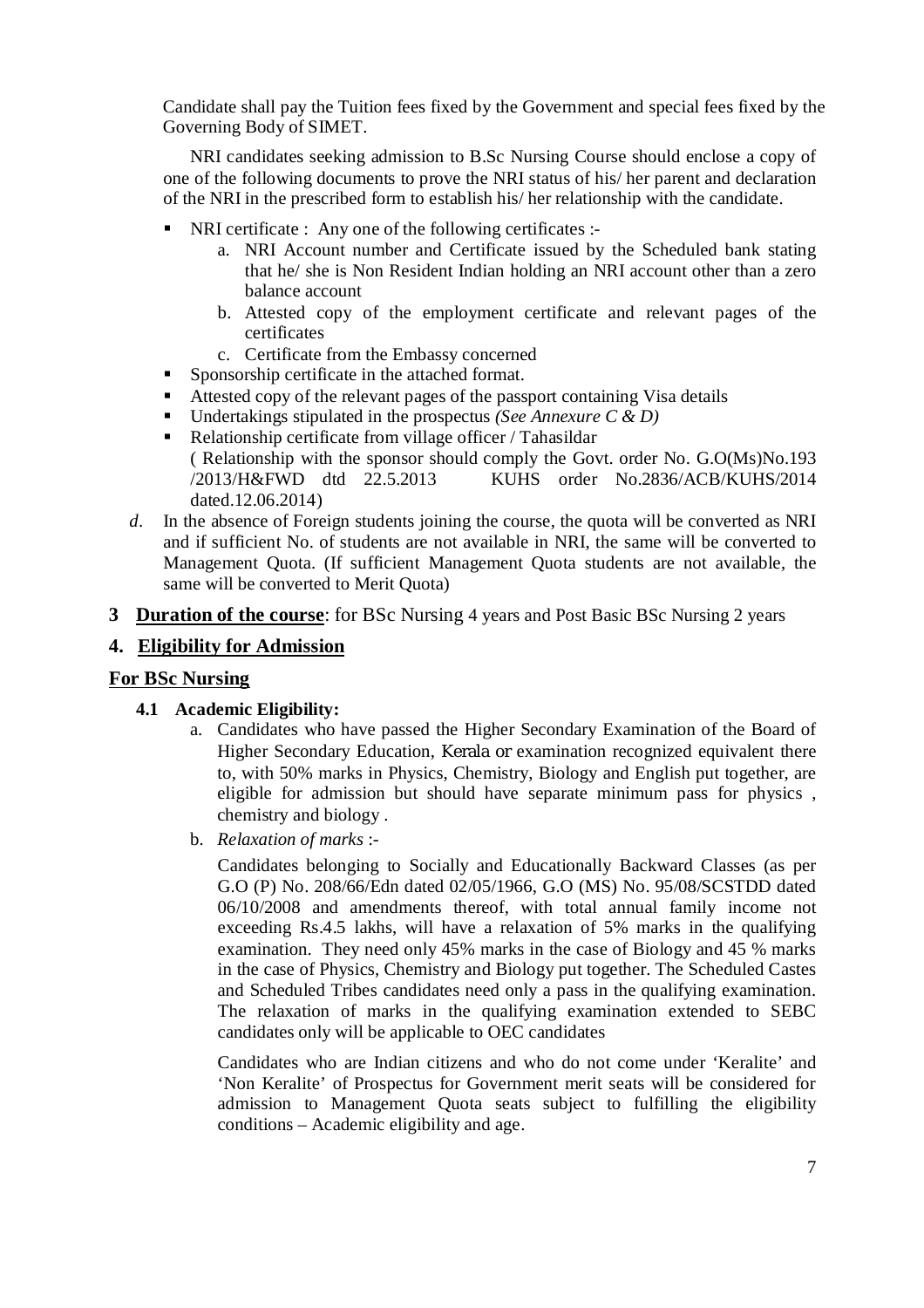c. *Eligibility Certificate: -* Candidates who have passed their qualified examination from outside the State of Kerala shall produce the certificate of recognition and equivalency of qualifying examination from the University/ Board of Higher Secondary Examination concerned of Kerala. This should be furnished at the time of admission.

> Academic eligibility should be satisfied as on the last date for submission of academic data which will be published in SI-MET website **([www.simet.in\)](http://www.simet.in))** and **[www.simet.kerala.gov.in\).](http://www.simet.kerala.gov.in).)** Candidates are advised to visit SI-MET website frequently on admission related matters.

#### **4.2 Age**

Applicants should have completed 17 years of age as on the  $31<sup>st</sup>$  December 2021. No relaxation in the minimum age will be allowed. There is no upper age limit.

**4.3** Self-attested copy of relevant page of school record namely SSLC/ICSE/CBSE certificate showing Date of Birth/ Copy of the birth certificate from appropriate authority should be furnished along with the application as proof of age.

#### **For Post Basic BSc Nursing**

#### **4.4 Academic Eligibility:**

- a. Candidate should have passed Pre degree/+2 examination with Physics, Chemistry and Biology as optional and General Nursing and Midwifery Course, with 50% marks recognized by the Indian Nursing Council and concerned State Councils.
- b. Applicant **shall have obtained registration with the Kerala Nurses and Midwives Council** and the copy of registration certificate is to be submitted at the time of submitting application. Application of candidate without registration certificate from Kerala Nurses & Midwives Council will be rejected
- c. *Eligibility Certificate: -* Candidates who have passed their qualified examination from outside the State of Kerala shall produce the certificate of recognition and equivalency of qualifying examination from the University concerned of Kerala. This should be furnished at the time of interview/admission.
- d. Candidates who have qualified from recognised institution of Kerala State. *Note***:** (i) Candidates should acquire the eligibility conditions specified under clause 4.4 on or before the last date for submission of applications.
- **4.5 Age :** The upper age limit for candidate shall be 45 years as on the last date for submission of application.
- **4.6** Self-attested copy of relevant page of school record namely SSLC/ICSE/CBSE certificate showing date of Birth/Copy of the birth certificate from appropriate authority should be furnished along with the application as proof of age.

#### **5. Fee concessions for SC/ST, OEC candidates and children of Fishermen**

#### **5.1 Claim for fee concession to SC/ST candidates for Management quota seats :**

There is no reservation for SC/ST candidates for Management/ NRI quota seats. SC/ST candidates who got admission to B.Sc Nursing Course/Post Basic BSc Nursing Course under Management quota seats are exempted from payment of fees at the time of allotment to course. But they have to remit Caution deposit, PTA / SNA fees. Candidates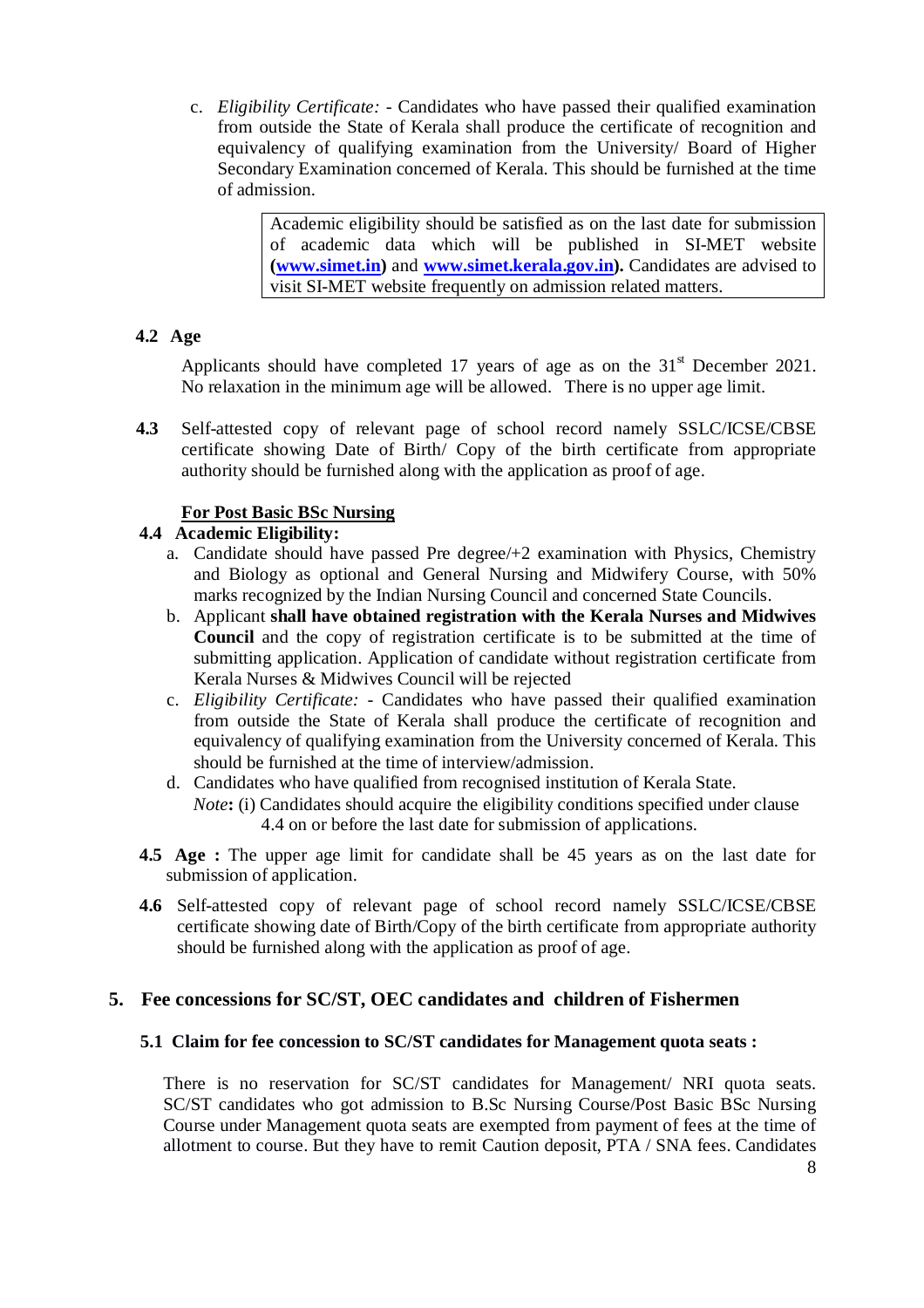belonging to Scheduled Castes/Scheduled Tribes quota should obtain the caste/community Certificate from the Tahsildar concerned. SC/ST caste status of children whose parents contracted Inter- Caste marriage will be subject to the production of certificate from competent authority issuing SC/ST community certificate to the children born of inter-caste married couple of which one of the parents is SC/ST.

#### **5.2 Claim for fee concession to OEC candidates for Management quota seats :**

There is no reservation for OEC candidates for Management/ NRI quota seats. Candidates who get admission to B.Sc Nursing Course/ Post Basic BSc Nursing under Management quota seats, who belongs to Other Eligible Communities as per G.O(MS) No.10/2014/BCDD dated 23.05.2014, whose annual family income is up to Rs.6 lakh are exempted from payment of fee at the time of allotment to course as per Lr No. BCDIR/B2/303/2019 dated 18.11.2019 of Directorate of Backward classes Development Department. But they have to remit Caution deposit, PTA / SNA fees. They should upload community and income certificate from the Village Officer in the prescribed format.

#### **5.3 Claim for fee concession to the children of Fishermen for Management quota seats** :

There is no reservation to the children of Fishermen for Management/ NRI quota seats. Candidates who got admission to B.Sc Nursing / Post Basic BSc Nursing Course under Management quota seats of the children of Registered Fishermen are exempted from payment of fees as per GO(MS)No.47/14/FPD, Dated 09.06.2014, if they upload a certificate from Fisheries Officer concerned of Kerala Fishermen Welfare Fund Board along with the application. But they have to remit Caution deposit, PTA / SNA fees..

#### **6. How to apply**

 Merit seats are filled up by LBS. There will be separate application forms for (i) Management seats and (ii) NRI quota seats. The candidates can apply for Management quota /NRI quota/ Foreign Students quota only on online mode as per details are given below:

- a. Application can be submitted only through online mode by using the link <https://simet.kerala.gov.in.> Candidates have to complete the onetime registration for submitting online applications. By using the user name and password provided at the time of onetime registration the candidates can complete the profiled details for submitting the application.
- b. Application form fee of Rs.750/- to be remitted via online mode at the time of submitting application. Candidate can opt any of the options Credit card/Debit card / Internet banking .
- c. Application via e-mail shall not be accepted.
- d. *Submission of online application form*: with effect from .07/09/2021 and last date of submission of application on or before 19/09/2021.

Copy of online application and application fee remittance details is to be sent to [simetdirectorate@gmail.com.](mailto:simetdirectorate@gmail.com.) 

e. Incomplete/belated applications will be rejected. The office will not be responsible for the postal delay for any mishaps Candidates are therefore advised to apply sufficiently early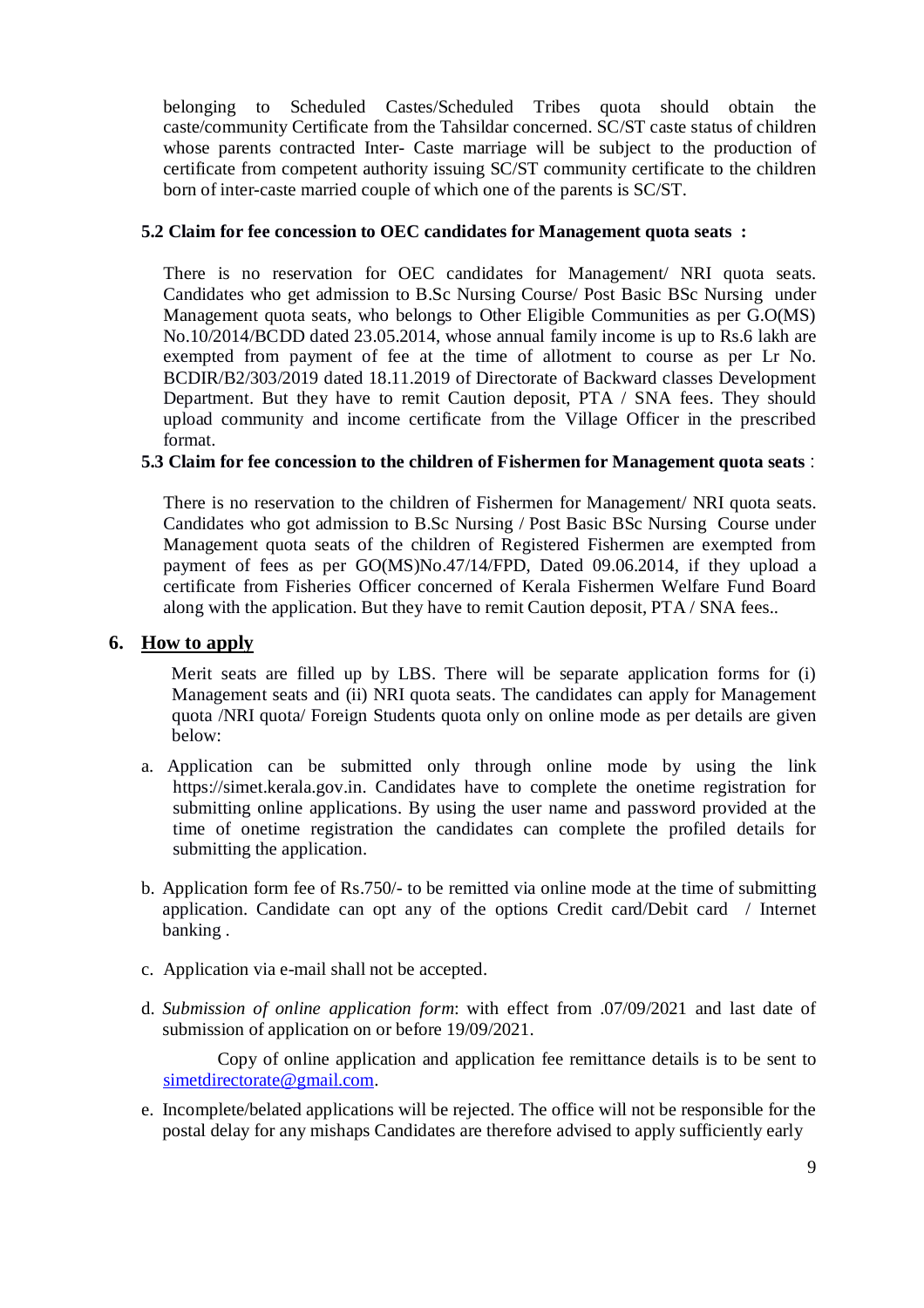#### **7. Selection**

- a. Selection of the candidates will be done based on the merit
- b. Candidates should bring all the documents in original for verification at the time of admission.
- **8. Remittance of fees : The candidates who are taking admission in SI-MET have to remit full fees as per Prospectus through the SBI challan downloaded from the website of SI-MET and should bring the fee remittance challan/online slip while reporting for admission or pay online .**

#### **9. Admission**

- a. Admission will be subject to the general information and rules stipulated as per the Prospectus for Admission to Professional Degree Courses 2021 in Nursing, Pharmacy and Paramedical streams for Government merit seats and further amendments / orders issued by Government / Governing Body of SI-MET regarding the admission.
- b. Selected candidates will be informed the date and time of interview and admission, in due course, through website of SI-MET.

#### **Candidates are requested to visit the Official Website of SI-MET [\(www.simet.in](http://www.simet.in) & [\(www.simet.kerala.gov.in\)\)](http://www.simet.kerala.gov.in))) regularly for notifications and announcements.**

- c. The selected candidates shall pay the fees for the first year of the course at the time of admission which will not be refunded.
- d. Selected candidates for admission under Management /NRI quota, are requested to remit fees in the prescribed challan form in lump sum in the SI-MET Directorate Current Account No. 67130144345 of SBI, Pettah Branch, Trivandrum. The fee amount includes tuition fee, special fee, caution Deposit and any other fees. Candidates are requested to remit the fees in any of the branches of the State Bank of India. challan forms can be downloaded from the website [www.simet.in.](http://www.simet.in.) Duplicate copy of challan duly attested by the remittance branch of SBI should be submitted to the Principal of the College for admission. However, a photocopy of the same may be retained by the candidates for future reference. Candidates are also advised to produce the filled up challan form to the College for verification of the correctness of entry prior to the remittance of money into the bank. (Payment of fees can be done through online method of remittance in the website [\(www.simet.kerala.gov.in\)](http://www.simet.kerala.gov.in)) by using Credit card/ Debit card/ Net banking)
- e Details of fine as per the decision of  $18<sup>th</sup>$  Governing Body held on 27.7.2018
	- i. No fine up to 5 days from the last date of remitting fee fixed (Grace period)
	- ii. Fine of Rs.100 after the grace period upto the next 15 days
	- iii. Fine of Rs.500 after 20days upto 45 days
	- iv. Fine of Rs.2000 after 45 days from the due date.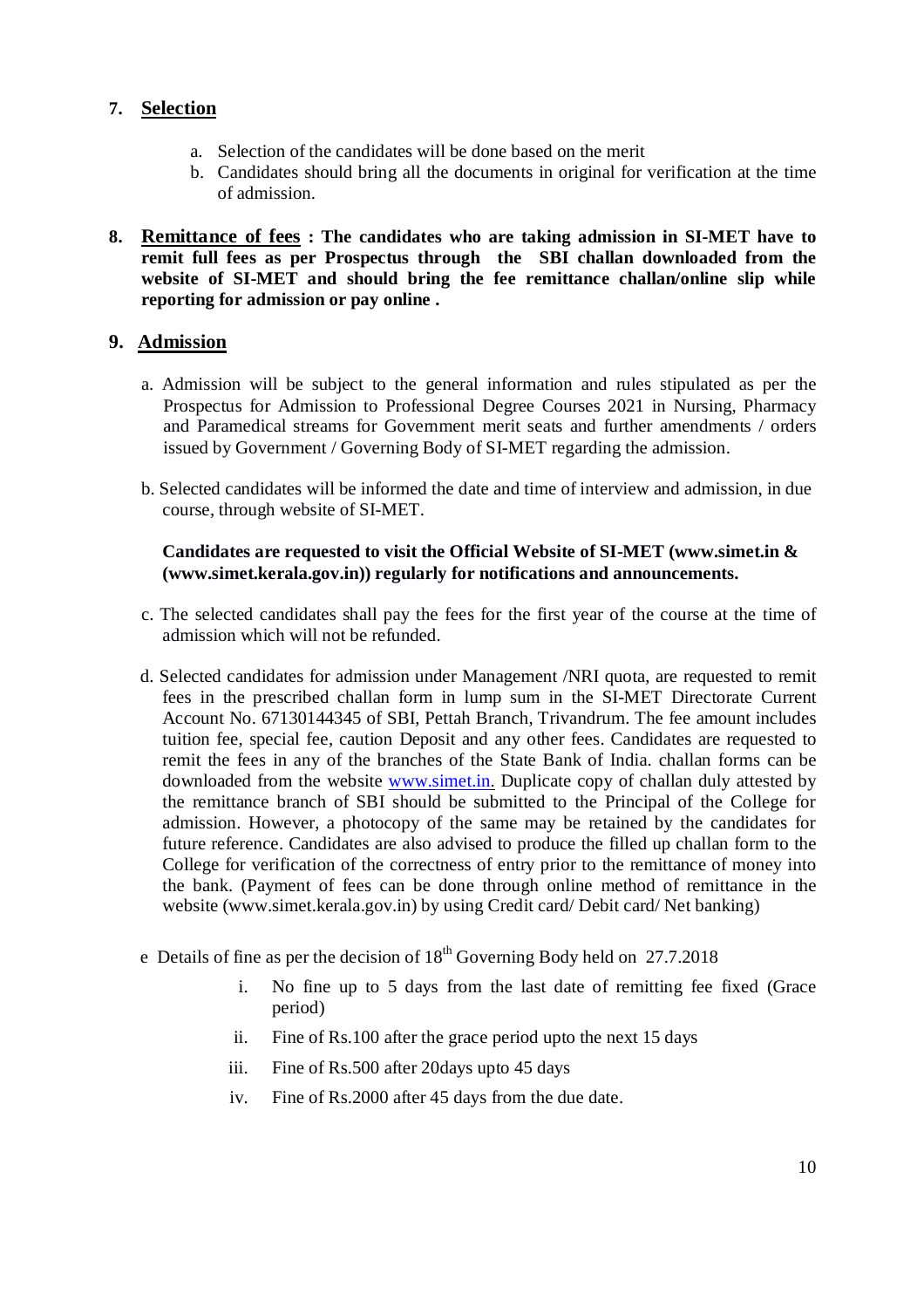- f. All the selected students should get themselves vaccinated against Hepatitis B before admission. Certificates to the effect should be produced at the time of admission or before commencement of the course.
- g. Physical Fitness Certificate in the relevant format given in Annexure B of the Prospectus
- h. **The Candidates admitted against Govt./ Management /NRI seats in SI-MET Nursing Colleges, on discontinuance of course in the first year, after the cut off date for closing of admissions fixed by the Govt., for joining other courses/colleges or other purpose are liable to pay liquidated damages equal to 4 times the annual tuition fee paid by them, for the first year irrespective of annual family income/nativity/reservation status**.
- i. A candidate who gets allotment and admission to a course through Director of Medical Education, Kerala for the year 2021 will be eligible for full refund of fee remitted and he/she need not pay any liquidated damages upto the **date fixed by Government**.
- j. Levying amount towards liquidated damage from candidates discontinuing their studies after the first academic year:
	- i) Candidates admitted against Government seats in Govt. / Management seats in SI-MET, who discontinue the course after the first academic year, are liable to pay liquidated damages equal to the total amount of tuition fee payable for the remaining year(s) of study.
	- ii) The candidates who are transferred from one SI-MET College to another SI-MET College, as per the proceedings are exempted from payment of liquidated damages. No transfer will be permitted after **the cut off date specified by the apex body**.
- k. Candidate admitted under Management quota seat in SI-MET will not be allowed transfer without paying liquidated damages , ie 4 times of the annual tuition fee to be paid by them , for BSc Nursing students and 2times fees of the annual tuition fee for Post Basic nursing students **after the date fixed by Government**. The documents of such students shall be released only on payment of the above amount.
- l. **The cut off date for closure of admission in respect of SI-MET will be four weeks before the closing date of admission decided first by the Government and further extension of time for admission will not be applicable for the operation of clause stated in para 9 h, (i), j (ii)) & (k) above.**
- m.The discontinuation from the course and cancellation of the admission shall be subject to the legal and factual scrutiny of the ASC/ FRC, when any compliant is submitted before the Committee on such matter.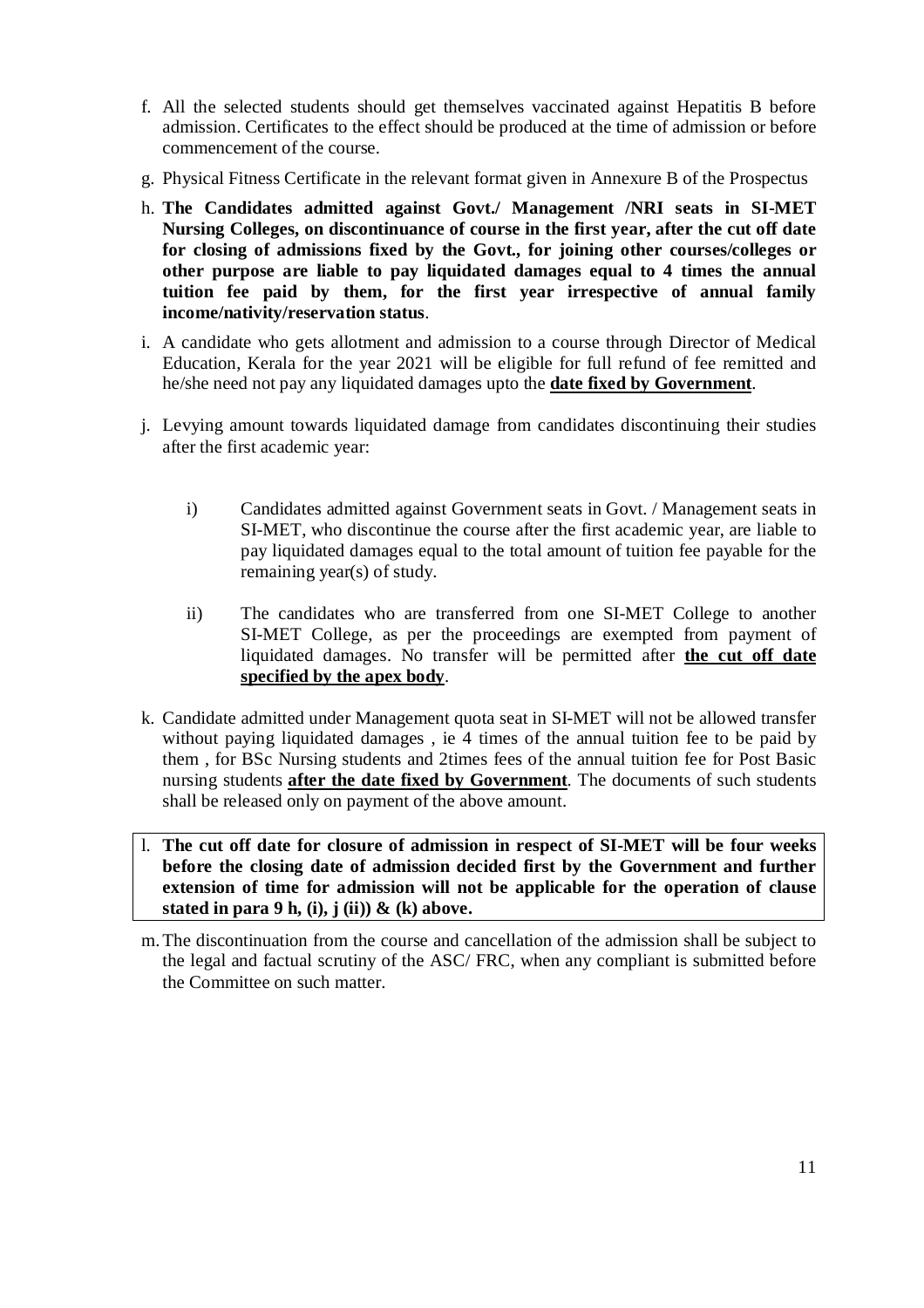#### **10. Other instructions**

#### **10.1 Preventive measures against ragging:-**

According to the Kerala Prohibition of ragging Act, 1998, 'ragging' means doing of any act by disorderly conduct to a student of an educational institution, which causes or is likely to cause physical or psychological harm or raising apprehension or shame or embarrassment to that student and includes teasing or abusing or playing practical jokes or causing hurt to such students or asking a student to do any act or to perform something which such student will not in the ordinary course be willing to do. All institutions will have to abide by the directives of the Honourable Supreme Court of India, Dated May 16, 2007 in SLP No. (S) 24295 of 2006 University of Kerala Vs Council, Principal's Colleges, Kerala & Ors [with SLP (C) No. 24296- 99/2004 & W.P (Crl) No. 173/2006 & SLP (C) No. 14356/2005] and the recommendations approved by the Honourable Supreme Court of India on effective prevention of ragging in educational institutions. In case, the applicant for admission is found to had indulged in ragging in the past or if it is noticed later that he / she has indulged in ragging, admission may be refused or he/she shall be expelled from the educational institution. It shall be the collective responsibility of the authority of the institution to see to it that effective steps for preventing ragging are taken. Anti- ragging committees and anti ragging squads will have to be formed to take effective measures against ragging and they should adhere to the stipulations and effectively monitor and comply with the directives. Each of the students of the institution and his/her parents, or guardian are required to submit a combined undertaking at the time of registration/admission in prescribed format available in Annexure-A which is mandatory for registration/ admission.

- **10.2**. All the students who are selected should obey the rules and regulations of the institution without fail
- **10.3** They should come to the college properly and neatly dressed in accordance with the college dress code and have to wear prescribed uniform with ID card while they are on duty in the clinics

#### **11. University and Syllabus**

SI-MET College of Nursing, Malampuzha, Palluruthy , Uduma and Muttathara are affiliated to Kerala University of Health Sciences, Thrissur and is following the syllabus stipulated by the University and Indian Nursing Council

#### **12. Recognition/Approval**

SI-MET Colleges of Nursing in Malampuzha, Uduma Palluruthy and Muttathara are recognised / approved by the Indian Nursing Council, New Delhi, Kerala University of Health Allied Science (KUHS) and Kerala Nurses and Midwives Council.

#### **13. System of Examination**

Examinations (University and internal) are conducted as prescribed by the Kerala University of Health Sciences.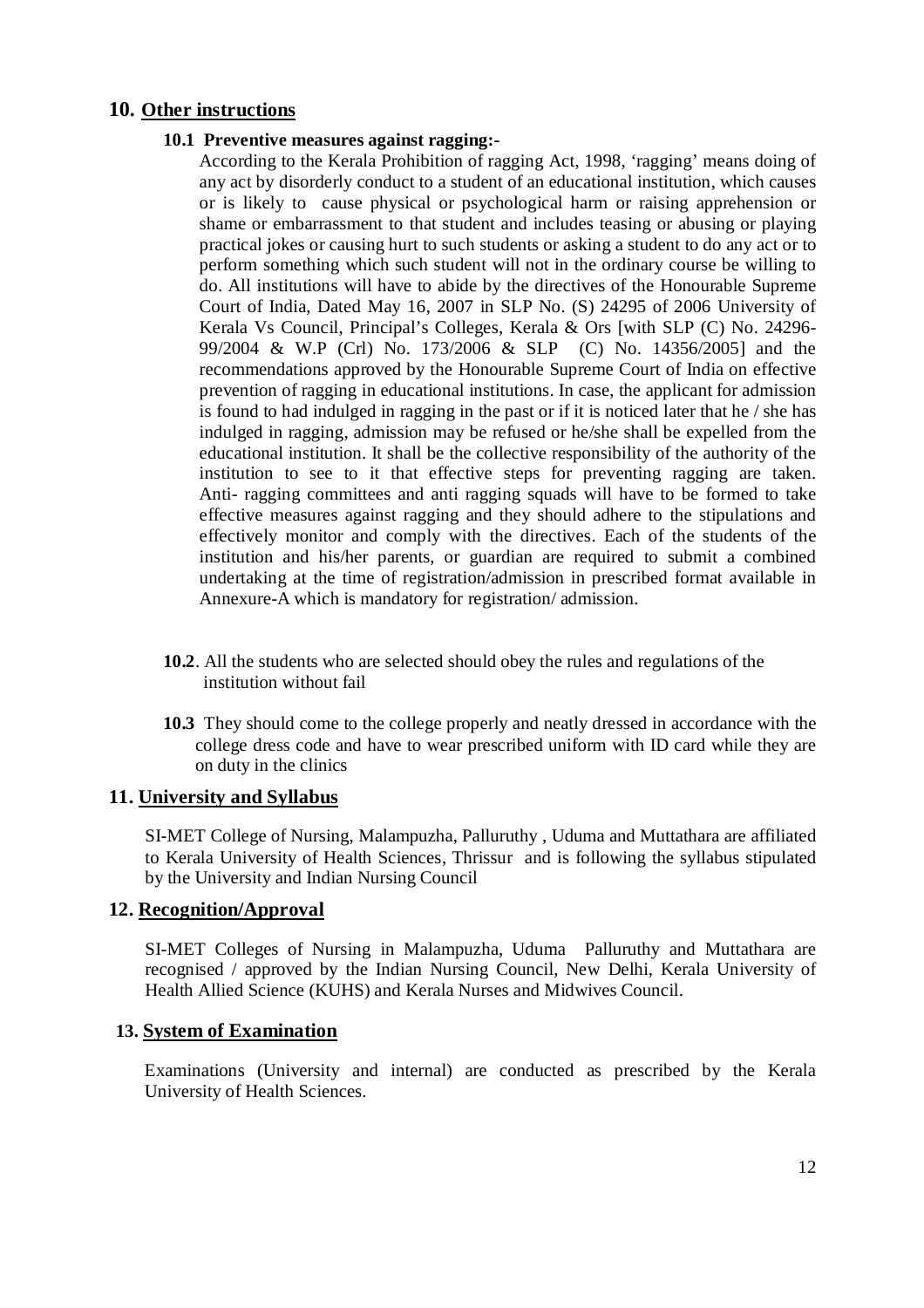#### **14. Fee Structure**

#### (A) THE FEE STRUCTURE FOR B.Sc NURSING COURSE AND POST BASIC B.Sc NURSING COURSE - 2021-22 *APPROVED BY GOVERNMENT*

| Fees / Annum         | Govt. Merit / Management |  |
|----------------------|--------------------------|--|
|                      | seats                    |  |
| <b>BSc Nursing</b>   |                          |  |
| Tuition fee          | $Rs.63,500/-$            |  |
| Special fees         | Rs.17,000/-              |  |
| <b>PBBSc Nursing</b> |                          |  |
| Tuition fee          | $Rs.63,500/-$            |  |
| Special fees         | Rs.17,000/-              |  |

(B) NRI Quota: Tuition fee : Rs.95,000/-

#### (C) **Caution Deposit, Hostel facility etc.**

Caution Deposit is Rs.10000/- Hostel fee etc. will be fixed as decided by SI-MET. Hostel facility is available for female students and admission to College Hostel will be according to the availability.

#### **15. LIQUIDATED DAMAGES & EXECUTION OF BOND**

15.1 General Terms **:**

The candidate selected for Post Basic B.Sc Nursing Degree course shall have to execute bond in Kerala Stamp paper worth Rs.200/- at the time of admission to the course to the effect that

- a) He / she shall not discontinue the Course, allotted to after the validity period of closing of admission/ Rank List whichever is earlier. Otherwise he/she shall pay liquidated damages specified in clause 9 h, i (i), j & k above.
- 15.2 Conditions **:**
	- a) There shall be a bond for all the candidates as per clause 18. A copy of the bond attached as Annexure as B
	- b) A student who discontinues the course after the validity period of the select list mentioned in clause 18.1 (a) above, he/she shall pay liquidated damages equal to the total amount of the annual tuition fee to be paid for the 2 years .Those who have not remitted the  $1<sup>st</sup>$  year fee should pay an amount equal to the 2 year's tuition fee. Those who have remitted the  $1<sup>st</sup>$  year fee shall pay the  $2<sup>nd</sup>$  years tuition fee.
	- c ) No Admission shall be valid with out getting the bond as detailed above executed at the time of joining or within a period of 7 days at the discretion of the Principal concerned.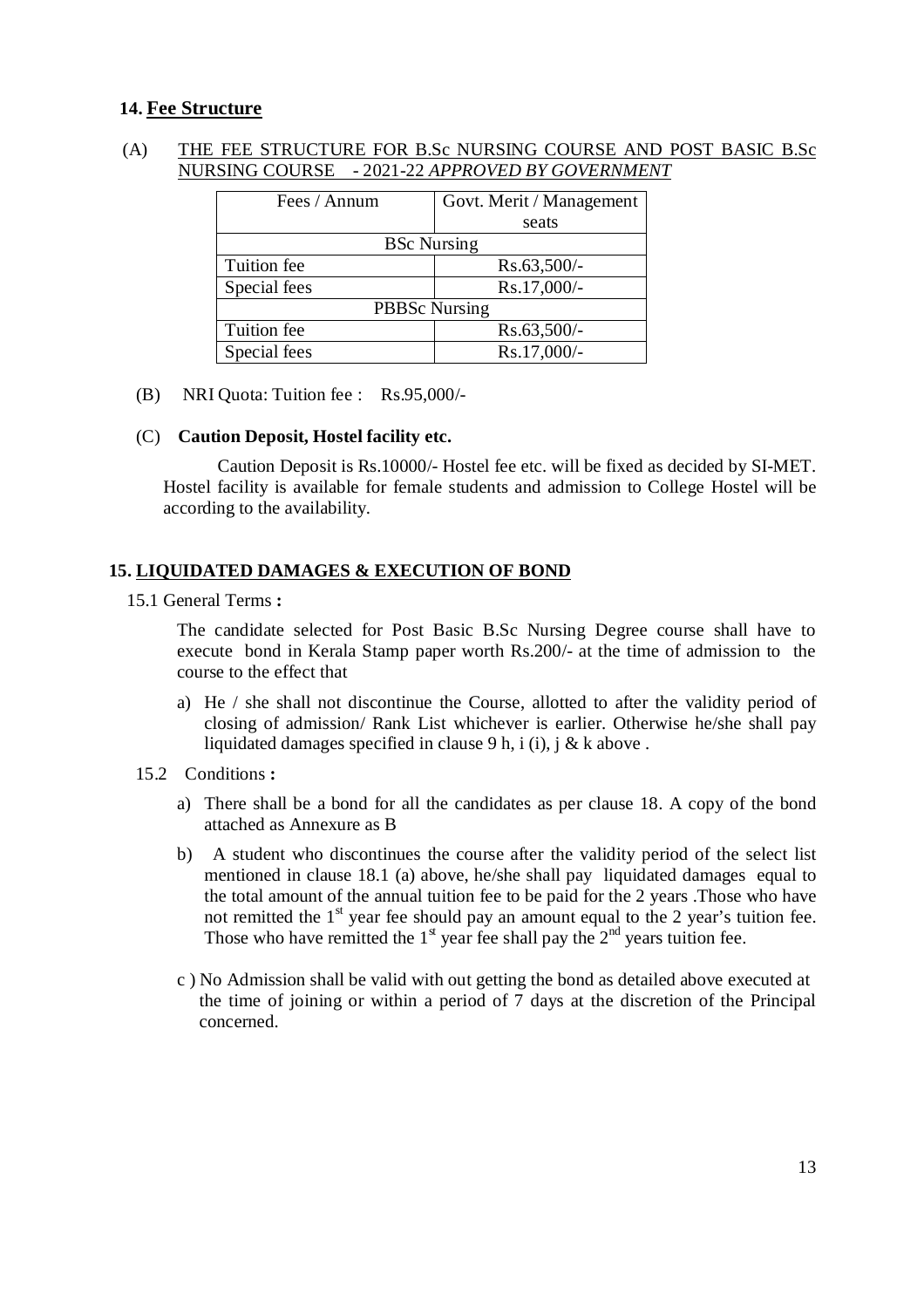#### **ANNEXURE - A**

#### **UNDERTAKING FROM THE STUDENTS AS PER THE PROVISIONS OF ANTI-RAGGING VERDICT BY THE HON'BLE SUPREME COURT OF INDIA**

I, Mr./Ms …………………………………………………………………….., Application No……………………………Course:…………………… student of ………………………………., do hereby undertake on this day ………………………Month …………………………Year……………., the following with respect to above subject and Office Order No: ………………………………………….

1). That I have read and understood the directives of the Hon'ble Supreme Court of India on anti ragging and the measures proposed to be taken in the above reference.

2). That I understand the meaning of Ragging and know that the ragging in any form is a punishable offence and the same is banned by the court of Law.

3). That I have not been found or charged for my involvement in any kind of ragging in the past. However, I undertake to face disciplinary action/legal proceedings including expulsion from the Institute if the above statement is found to be untrue or the facts are concealed, at any stage in future.

4). That I shall not resort to ragging in any form at any place and shall abide by the rules/laws prescribed by the Courts, Govt. of India and Institute authorities for the purpose time to time.

> …………………… Signature of student

I here by fully endorse the undertaking made by my child/ ward.

 …………………. Signature of Mother/ Father and or Guardian

Witness:………….

Signature of Mother/ Father and or Guardian

Witness:………….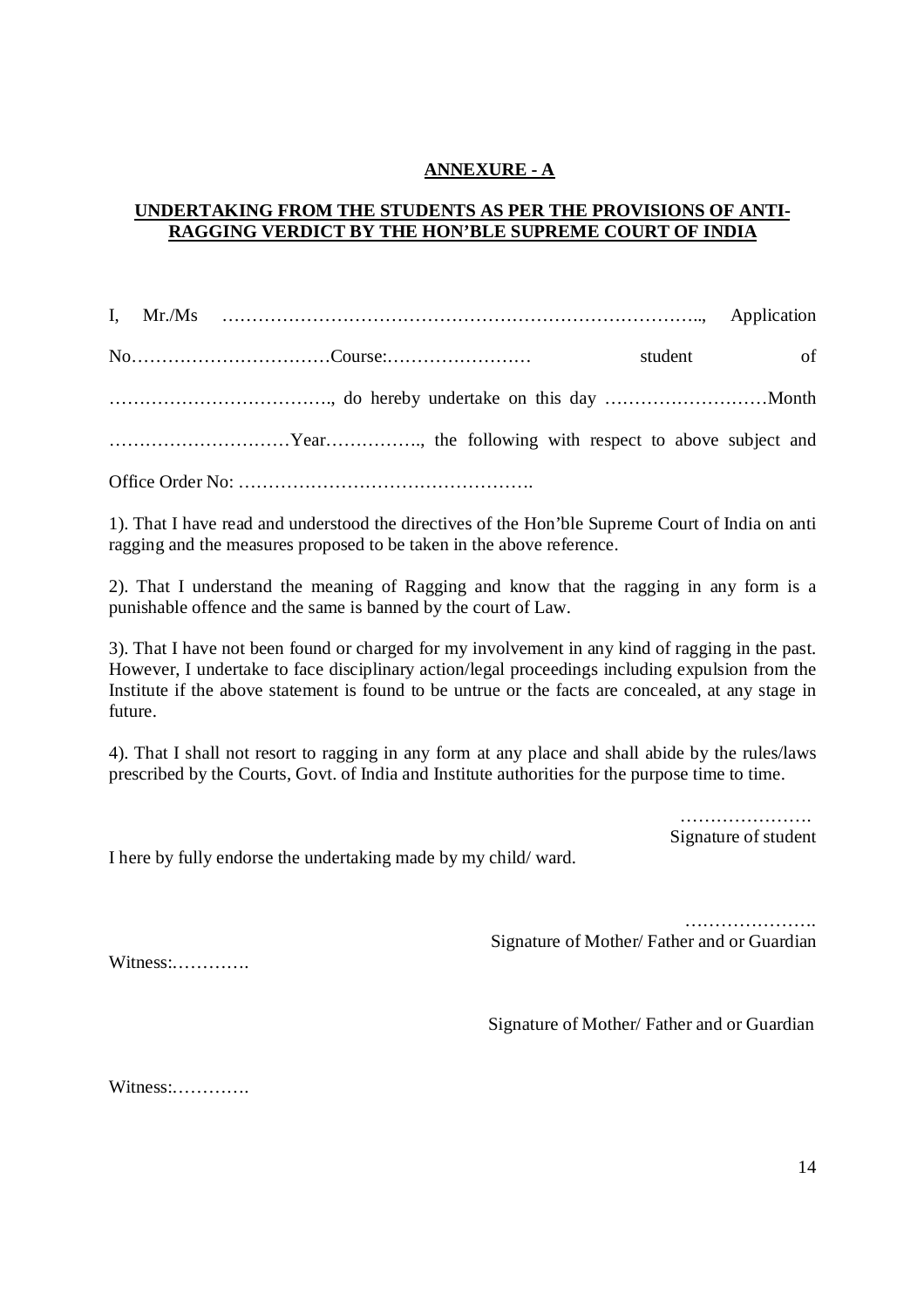#### **ANNEXURE - B**

#### **PHYSICAL FITNESS CERTIFICATE**

#### **For Admission to Professional Degree Courses** (to be Certified by a Registered Medical Practitioner)

|         |  |                                                                        |               | Signature of Candidate           |     |
|---------|--|------------------------------------------------------------------------|---------------|----------------------------------|-----|
|         |  |                                                                        |               |                                  |     |
|         |  |                                                                        |               |                                  |     |
|         |  | given above is found physically fit to undergo professional education. |               |                                  |     |
|         |  |                                                                        |               | His / Her height , weight, chest | and |
|         |  |                                                                        |               |                                  |     |
|         |  |                                                                        | Signature :   |                                  |     |
|         |  |                                                                        | Name:         |                                  |     |
| Place : |  |                                                                        | $Reg. No$ :   |                                  |     |
| Date :  |  |                                                                        | Designation : |                                  |     |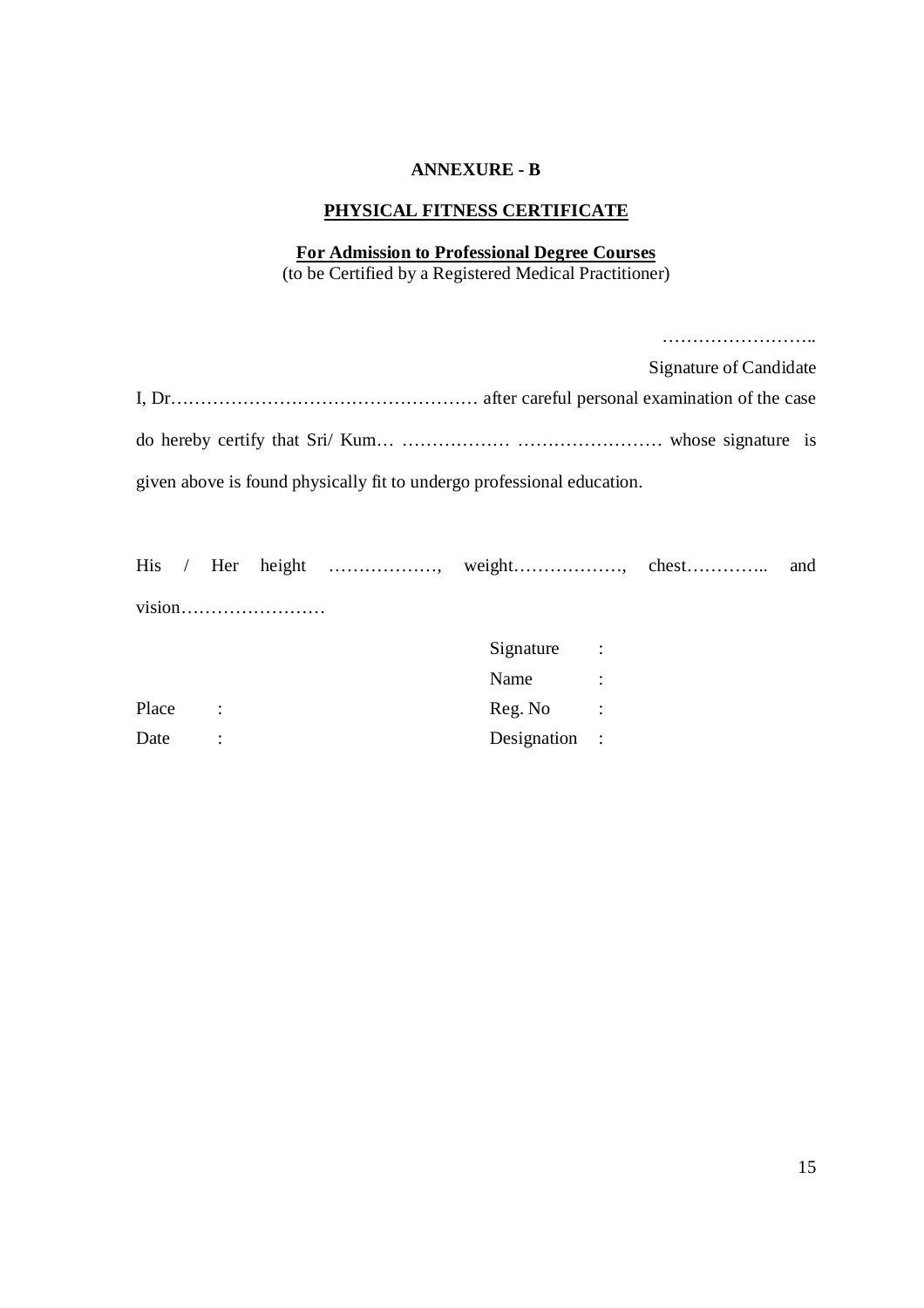#### **ANNEXURE – C**

#### **UNDERTAKING OF THE STUDENT**

I…………………………………………………………S/o/D/o…………………………… …………………. hereby undertaking to abide by the following conditions stipulated in the prospectus for my admission to NRI seats in ………………….. to BSc Nursing 2021 under NRI quota.

- i. Fee once paid against the NRI seat allotted to me shall not be refunded by the institution under no circumstances.
- ii. In the event of my discontinuing the course after the closing of the admission for BSc Course in the same academic year or in subsequent years the refundable deposit remitted shall stand forfeited to the institution and I shall be liable to pay liquidated damages equal to the total fees payable for the remaining years of study at the time of TC. The TC and original certificates will be returned only on remittance of the liquidated damages as above
- iii. Fee paid by me for the NRI seat admission to BSc Nursing Course shall not be adjusted against fees if any that I am liable to pay in the event of my being allotted a seat for admission to BSc Nursing Course or any other course by other authority in the same or in any other colleges.
- iv. I agree to abide by the conditions stipulated above and in token of my acceptance of the condition my signature is appended hereto. I have read and fully understood the above. The above undertaking had been read out and explained to me and I fully understood the same.

Dated this day of …………………………………….2021

Signature

Name and Address of Student

Signed before me

Principal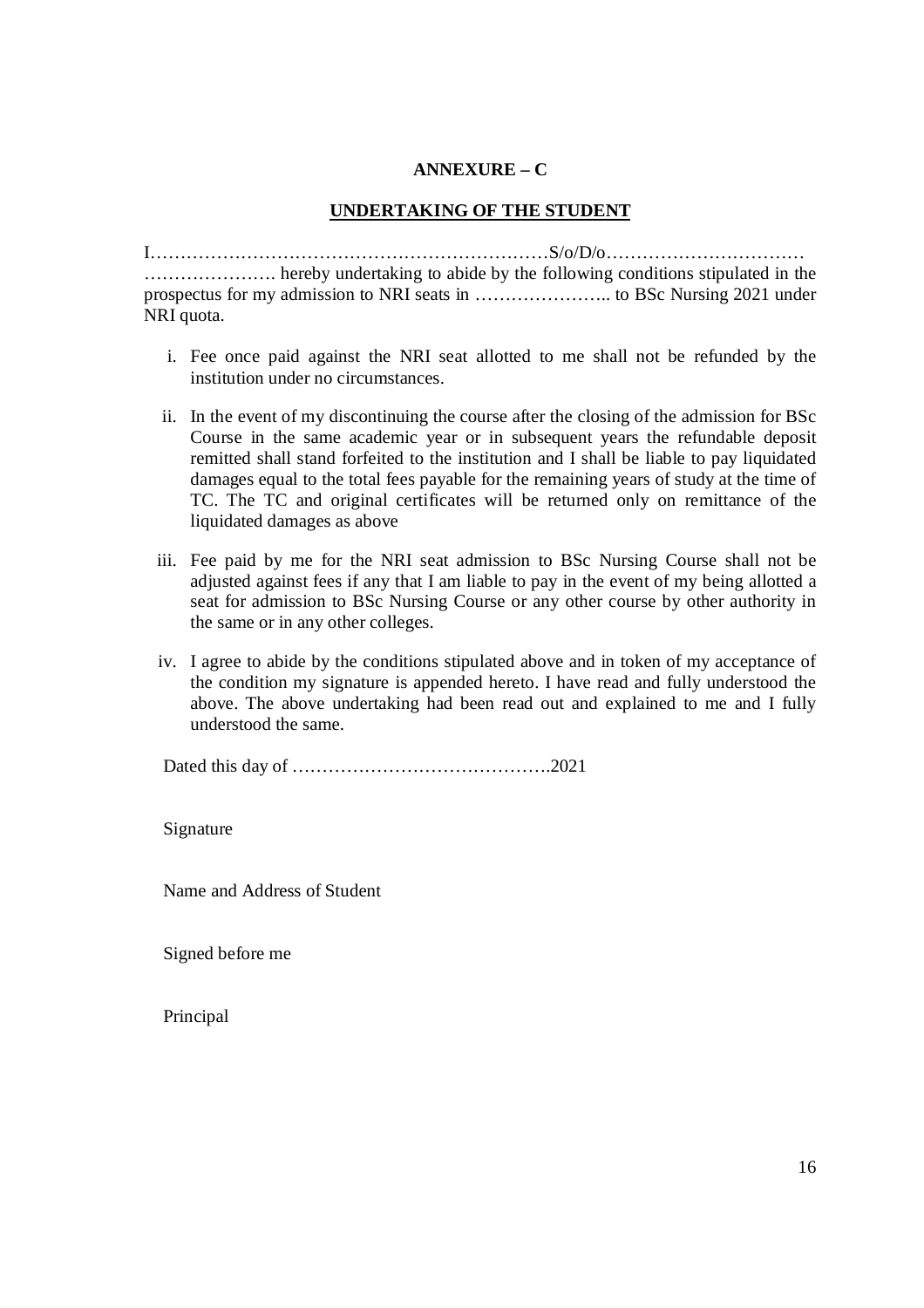#### **ANNEXURE – D**

#### **UNDERTAKING OF THE GUARDIAN**

I…………………………………………………………S/o/D/o…………………………… …………………. hereby undertaking to abide by the following conditions stipulated in the prospectus for admission of my son/daughter/ward (name of student)..........................................................to NRI seats in ………………….......(name of the college) to BSc Nursing 2021 under NRI quota.

- 1. Fee once paid against the NRI seat allotted to me shall not be refunded by the institution under no circumstances.
- 2. In the event of the discontinuing the course by the student after the closing of the admission for BSc Course in the same academic year or in subsequent years the refundable deposit remitted shall stand forfeited to the Institution and I / We shall be liable to pay liquidated damages equal to the total fees payable for the remaining years of study at the time of request for TC. The TC and original certificates will be returned only on remittance of the liquidated damages as above
- 3. Fee paid by me for the Management /NRI seat admission to BSc Nursing Course shall not be adjusted against fees if any that I am liable to pay in the event of my student being allotted a seat for admission to BSc Nursing Course or any other course by other authority in the same or in any other colleges.
- 4. I / We agree to abide by the conditions stipulated above and in token of my acceptance of the condition my signature is appended hereto. I have read and fully understood the above. The above undertaking had been read out and explained to me and I fully understood the same.

Dated this day of …………………………………….2021

Signature

Name and Address of Guardian

Signed before me

Principal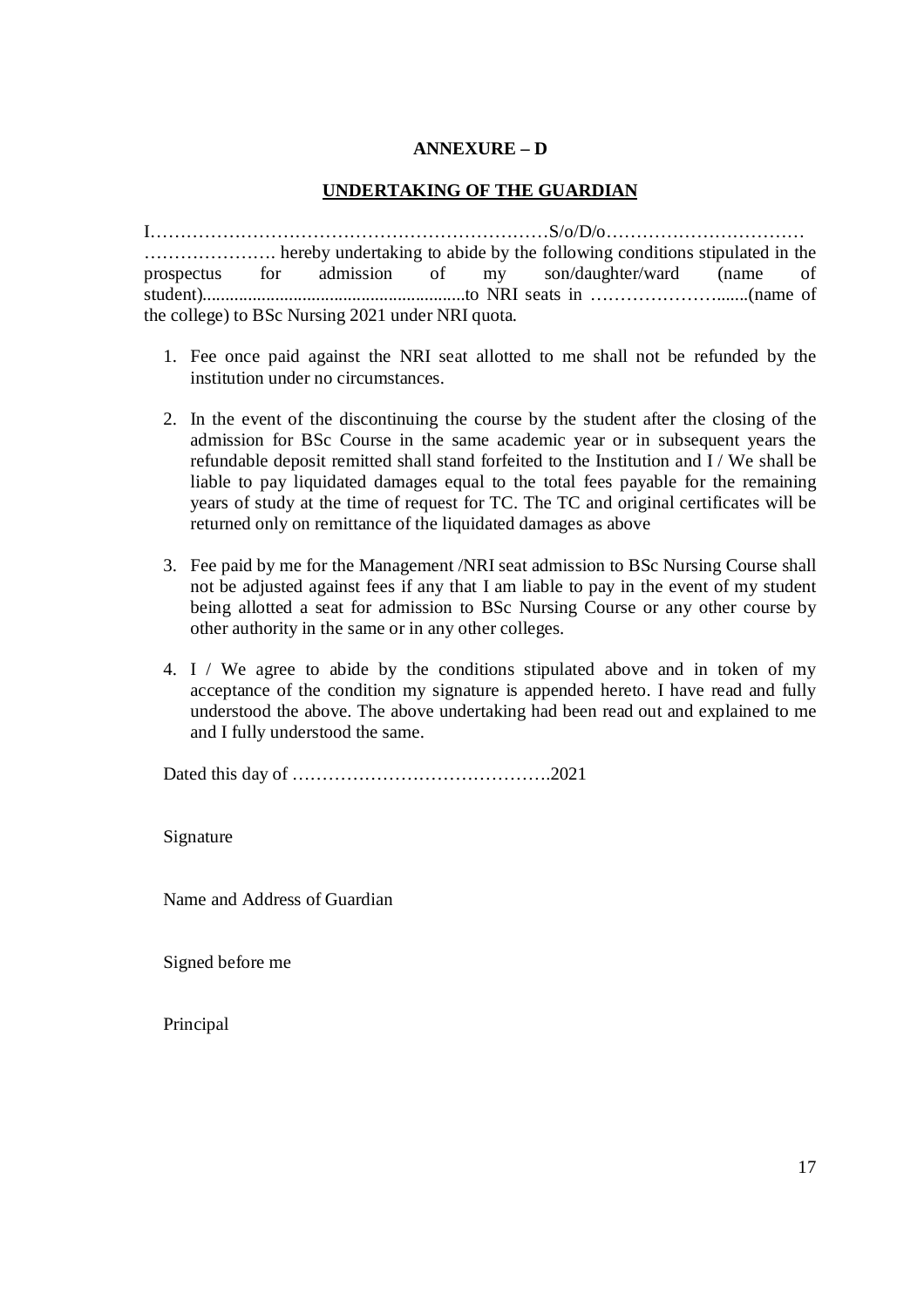#### ANNEXURE - E

#### **BOND**

(Total value of Rs 200/- Kerala Stamp Paper\*)

**To KNOW ALL MEN BY THESE PRESENTS THAT** we Shri/Smt……………………………………………………………………..son/ daughter/wife of ……………… ……..……………………………………………………………. residing at (herein-after called the Bounden) and (1)Shri.………………………………………residing at …………………………………..……………. and (2) Shri…………………… …………….………………………residing at ………………………………………………... (Here enter name and address) (hereinafter called 'the sureties') do hereby bind ourselves and

each of us, our and each of our heirs, executors and administrators jointly and severely to pay to the Governor of Kerala (hereinafter referred to as 'the Government/SI-MET\*') on demand the sum of Rs.............. towards liquidated damages/penalty for violation of the conditions in clause 16.2 (b) of the Prospectus for admission to the Post Basic BSc Nursing course 2021.

The bounden has also agreed to pay to the Government/ Director, SI-MET on demand, a sum of Rupees equal to the total amount of tuition fee payable for the remaining period of the course of study in accordance with the clause 9 i (i).

Signed this ……….. Day of ……………... in the year …………. by the bounden Shri/Smt. ……………

Signature

In the presence of witnesses:

1. ………………………….

2. ………………………….

Signed by Shri/Smt. ……….. ………………and Shri/Smt. …………………………………... (The sureties) (Official Address & Residential Address is compulsory)

In the presence of witnesses:-

1. 2.

WHEREAS the Bounden Shri/Smt. …………………………………..………. has been selected to undergo Post Basic B.Sc Nursing course in SI-MET Nursing College, for a period of one year.

PROVIDED further that the bounden and the sureties do hereby agree that all sums found due to the Government under or by virtue of this bond may be recovered jointly and severely from them and their properties movable and immovable as if such dues were arrears of land revenue under the provisions of the Revenue Recovery Act for the time being force or in such other manner as the Government may deem fit.

THE liabilities of the sureties under this Bond is Co-extensive with that of the Bounden and shall not be affected by the Government giving time or any other indigence to the bounden or by the Government varying of the terms and conditions herein contained,

Signed by the Bounden ……..

In the presence of witnesses:

1. (Official Address & residential Address of the sureties as well as witnesses is compulsory) Signed by the Sureties:

1. 2. In the presence of witnesses: 1. 2.

*\* Director, State Institute of Medical Education and Technology*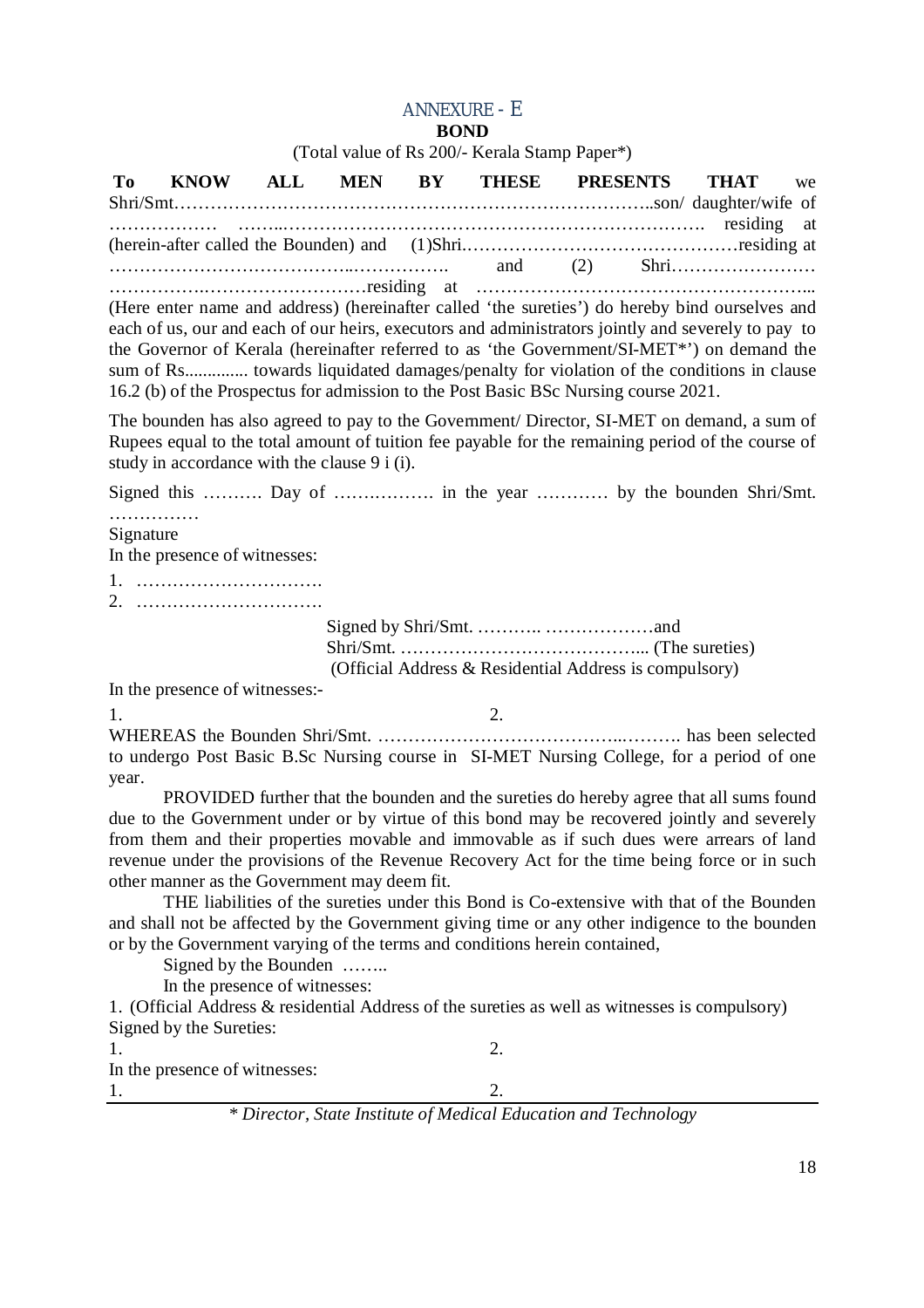### **ANNEXURE – F**

# **SI-MET COLLEGE OF NURSING, MALAMPUZHA, PALAKKAD (Dist)**

| <b>Year of Establishment</b>          | 2009                                                    |
|---------------------------------------|---------------------------------------------------------|
| Postal address                        | The Principal<br>S1-MET College of Nursing, Malampuzha, |
|                                       | Palakkad -678651                                        |
| Contact Phone No                      | 0491-2815333                                            |
| Fax                                   | 0491-2816040                                            |
| E-mail                                | $s$ imetmlmpa333@gmail.com                              |
| No. of seats                          | 60                                                      |
| Name of Management                    | <b>SI-MET</b>                                           |
| Name of Director(i/c)                 | Dr.Asha, S.Kumar                                        |
| Name of Principal                     | Jolly K.O (Sr. Deepa Rose)                              |
| Name & Address of Contact person      | Jolly K.O (Sr. Deepa Rose)                              |
|                                       | S1-MET College of Nursing, Malampuzha,                  |
|                                       | Palakkad -678651                                        |
| University to which affiliated        | Kerala University of Health Sciences<br>(KUHS)          |
| Name of affiliated Parent Hospital    | District Hospital, Palakkad                             |
| <b>Hostel facilities</b>              | Available                                               |
| Distance from nearest Railway Station | 5 km from Palakkad Junction (Olavakode)                 |
| Distance from nearest Bus stand in KM | 10 Km from Palakkad KSRTC Bus stand                     |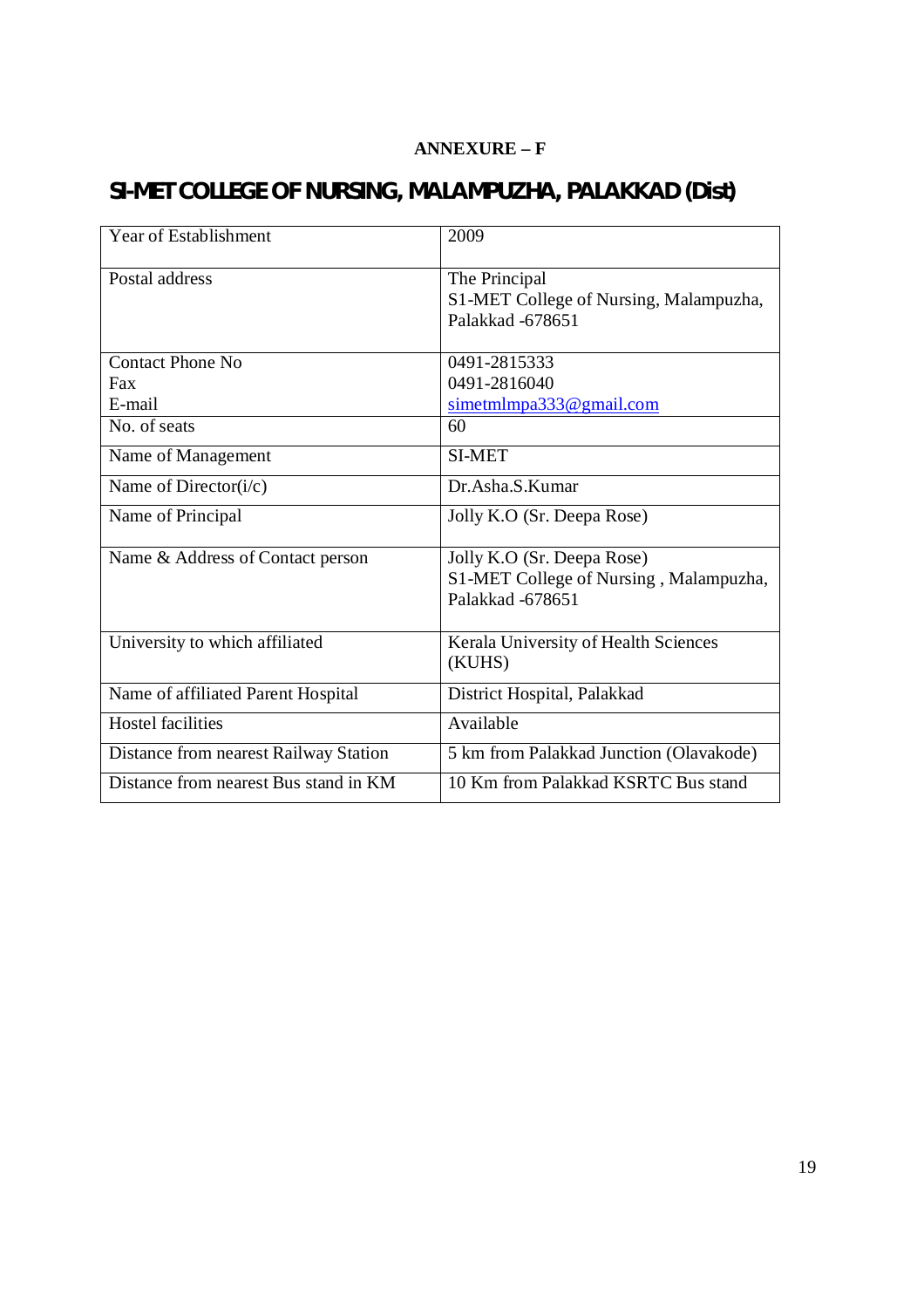#### **ANNEXURE – G**

| <b>Year of Establishment</b>             | 2009                                                                                                                                   |
|------------------------------------------|----------------------------------------------------------------------------------------------------------------------------------------|
| Postal address                           | The Principal, SI-MET College of Nursing<br>Uduma, Ayampara,<br>Periya.P.O<br>Kasaragod (dt)-671316                                    |
| <b>Contact Phone No</b><br>Fax<br>E-mail | 0467-2233898<br>0467-2233935<br>simetudma2018@gmail.com                                                                                |
| No. of seats                             | 60                                                                                                                                     |
| Name of Management                       | <b>SI-MET</b>                                                                                                                          |
| Name of Director( $i/c$ )                | Dr.Asha.S.Kumar                                                                                                                        |
| Name of Principal                        | Smt.Josphine Jacquiline Mary.N.I                                                                                                       |
| Name & Address of Contact person         | Smt.Josphine Jacquiline Mary.N.I<br>The Principal<br>SI-MET College of Nursing Uduma,<br>Ayampara, Periya .P.O<br>Kasaragod(dt)-671316 |
| University to which affiliated           | Kerala University of Health Sciences<br>(KUHS)                                                                                         |
| Name of affiliated Parent Hospital       | District Hospital, Kanhangad, Taluk Head<br>quarters Hospital Kasaragod                                                                |
| <b>Hostel facilities</b>                 | Available                                                                                                                              |
| Distance from nearest Railway Station    | 16 kms from Railway station Kanhangad<br>junction                                                                                      |
| Distance from nearest Bus stand in KM    | 3 km from Periya Bazar Junction in NH66                                                                                                |

# **SI-MET COLLEGE OF NURSING, UDUMA, KASARAGOD (Dist)**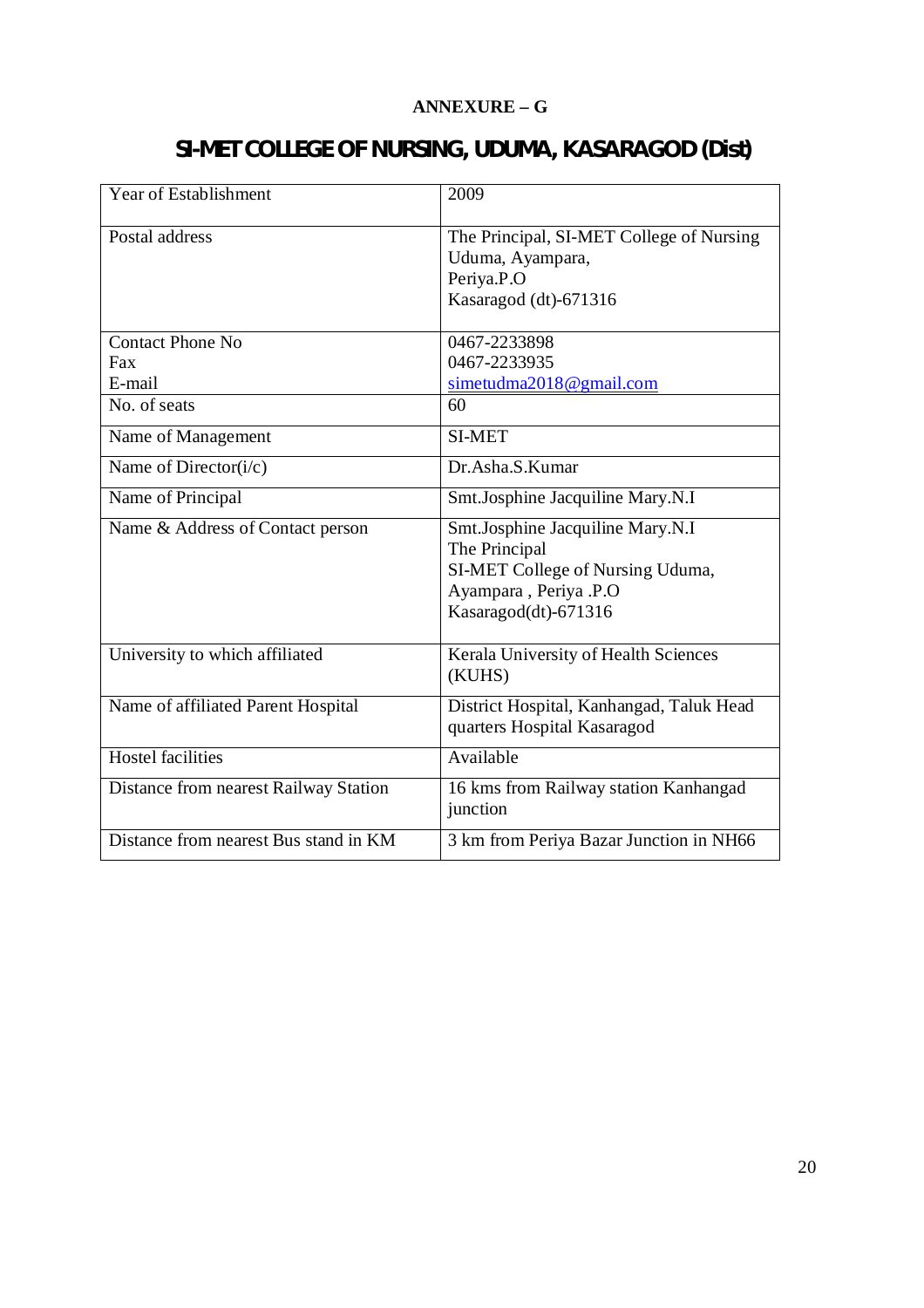#### **ANNEXURE – H**

# **SI-MET COLLEGE OF NURSING, PALLURUTHY, ERNAKULAM (Dist)**

| <b>Year of Establishment</b>                      | 2009                                                                                                    |
|---------------------------------------------------|---------------------------------------------------------------------------------------------------------|
| Postal address                                    | The Principal,<br><b>SI-MET College of Nursing Palluruthy</b><br>Palluruthy(P.O),<br>Kochi-682006       |
| <b>Contact Phone No</b><br>Fax<br>E-mail          | 0484-2231530<br>0484-2231530<br>$s$ imetcnp@gmail.com                                                   |
| No. of seats                                      | 60                                                                                                      |
| Name of Management                                | <b>SI-MET</b>                                                                                           |
| Name of Director( $i/c$ )                         | Dr.Asha.S.Kumar                                                                                         |
| Name of Principal                                 | Smt.Geetha.P.T                                                                                          |
| Name & Address of Contact person with<br>Phone No | Smt.Geetha.P.T<br>Principal,<br>SI-MET College of Nursing, Palluruthy<br>Palluruthy (P.O), Kochi-682006 |
| University to which affiliated                    | Kerala University of Health Sciences<br>(KUHS)                                                          |
| Name of affiliated Parent Hospital                | General Hospital, Ernakulam                                                                             |
| <b>Hostel facilities</b>                          | Available                                                                                               |
| Distance from nearest Railway Station             | 10 kms from Railway station, Ernakulam<br>junction                                                      |
| Distance from nearest Bus stand in KM             | 11 kms from KSRTC Bus stand, Ernakulam                                                                  |